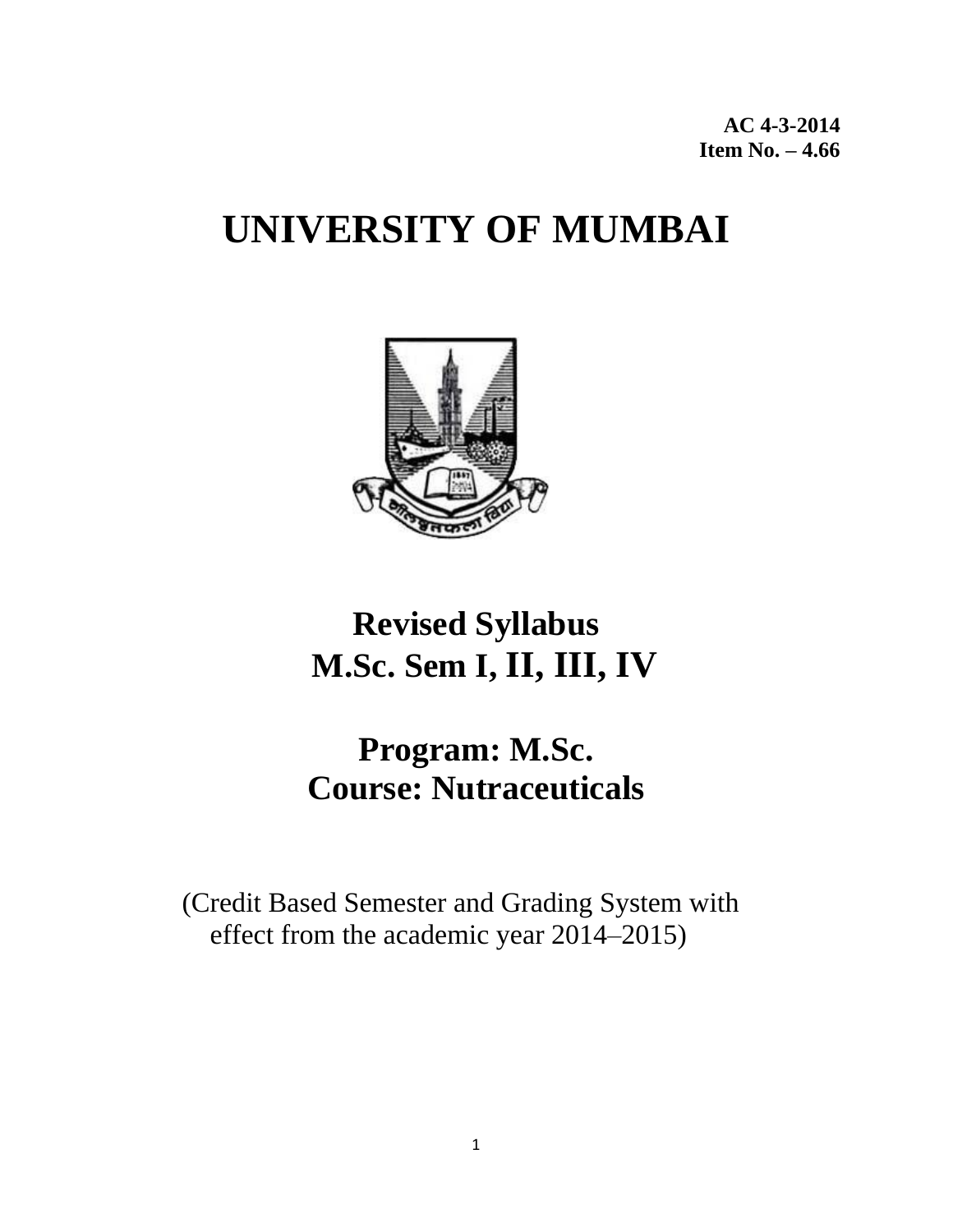#### **Preamble:**

#### *Indian Nutraceutical industry*

Indian Nutraceutical industry has recently proved its mite both at national and international arena. With the *WTO* regime just rising on the horizon our nutraceuticals are in for a great boom especially in European and American regions. The market for these products is expected to rise in the coming years especially in the area of lifestyle medicines. Traditional systems of medicine in India will be playing a major role in these since Indian systems of medicines have been traditionally emphasizing on constitutional medicines.

#### *Inadequacy of Trained personnel*

Major hurdle faced by the R&D centers at various companies is the lack of adequately trained and appropriately oriented personnel. The lacunae become more evident when dealing with newer formulations and naturally derived food supplements.

There is a dire need for standardization techniques based on modern instrumental procedures and principles to ensure consistent quality of the nutraceutical products. A major hurdle in achieving this is the lack of adequate expertise among the manufacturers, the national laboratories and other Testing and research centers.

This lacunae needs to be addressed very diligently and the proposed programme is a step in this direction. Nutraceutical science is an interdisciplinary knowledge area and requires highly skilled personnel with strong background of both instrumental and non-instrumental (bio-assays) techniques. There is no programme available today for such a training to generate such expertise in students. There is a dire need of technical personnel with an overall expertise in human nutrition, various bioanalytical techniques, biological techniques and regulatory requirements to be able to take up R&D in nutraceutical industry.

The proposed programme has been planned to address this need of trained personnel.

#### *Objectives of the Course*

1. Develop trained manpower in the field of nutraceutical Sciences with specific emphasis for exploitation of traditional system of medicine as well as the need for changing trends in the nutraceutical Industry.

2. Training in the formulation, processing, manufacture and packaging requirements of nutraceuticals.

3. Amalgamate conventional biological sciences with modern genomic and proteomic technologies of manufacturing and analysis of nutraceuticals.

4. Impart knowledge of specialty nutraceuticals their design requirements.

5. Exposure to National & International regulatory affairs with reference to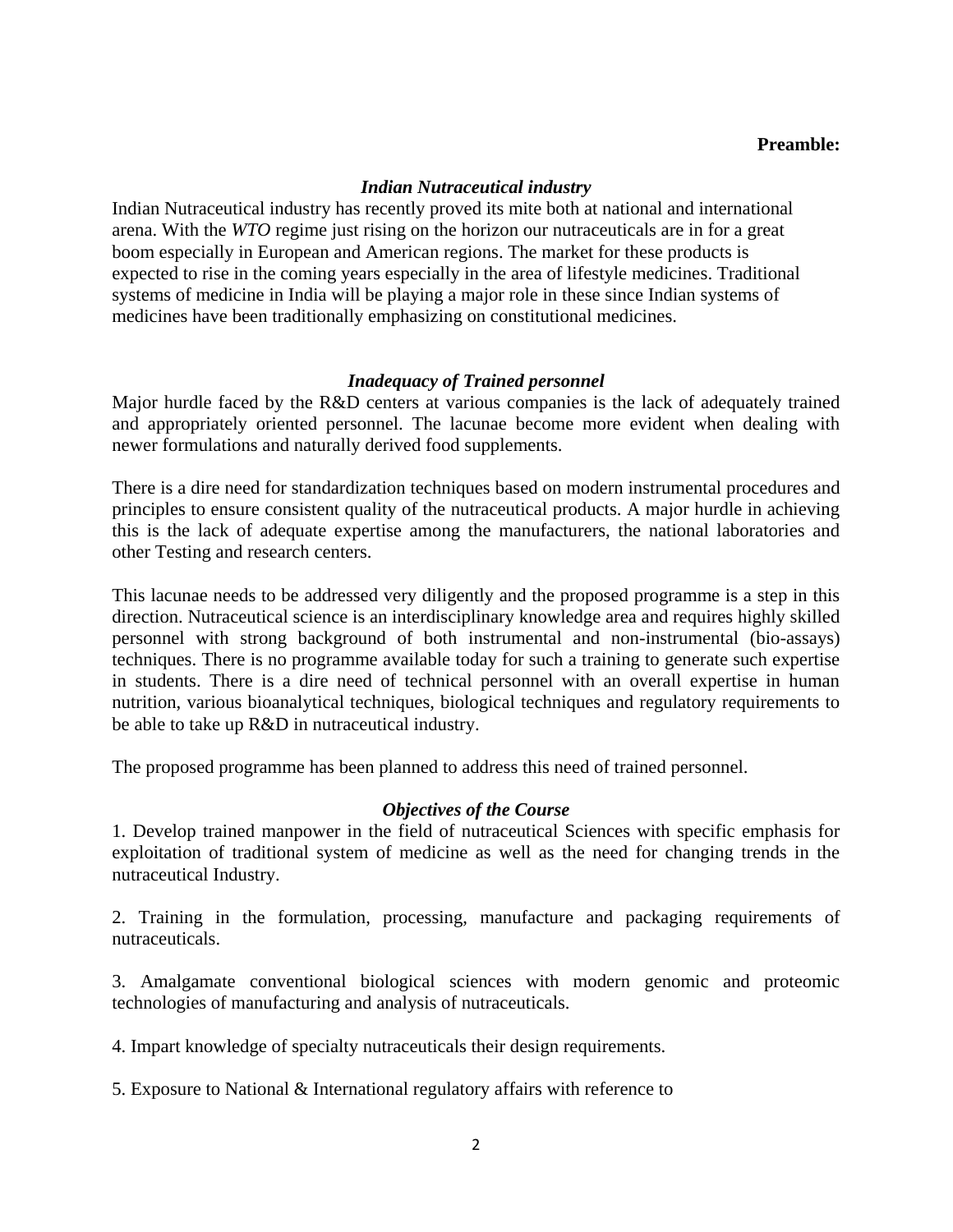Nutraceuticals.

# **M.Sc. Nutraceuticals: SYLLABUS IN BRIEF Distribution of Credits**

# **Semester I**

| <b>PAPER</b>                                                                                     | <b>CODE</b>    | <b>LECTURES</b> | <b>Credits</b> | Code     | <b>Practical</b> | <b>Credits</b> |
|--------------------------------------------------------------------------------------------------|----------------|-----------------|----------------|----------|------------------|----------------|
|                                                                                                  |                | (hr)            | <b>Earned</b>  |          | (hr)             | <b>Earned</b>  |
| <b>Food Chemistry</b><br>and<br><b>Biochemistry</b><br>$(FCB-I)$                                 | <b>PSNT101</b> | 60              | $\overline{4}$ | PSNTP101 | 60               | $\overline{2}$ |
| Human<br><b>Nutrition and</b><br>Physiology,<br><b>Clinical</b><br>dietetics NPC-I               | <b>PSNT102</b> | 60              | $\overline{4}$ | PSNTP102 | 60               | $\overline{2}$ |
| <b>Nutraceuticals</b><br>and Functional<br><b>Foods NFF-I</b>                                    | <b>PSNT103</b> | 60              | $\overline{4}$ | PSNTP103 | 60               | $\overline{2}$ |
| <b>Biostatistics,</b><br><b>Instrumentation</b><br>and Biological<br><b>Evaluation BIB-</b><br>T | <b>PSNT104</b> | 60              | $\overline{4}$ | PSNTP104 | 60               | $\overline{2}$ |
| <b>TOTAL</b>                                                                                     |                | 240             | 16             |          | 240              | 8              |
| <b>TOTAL CREDITS</b>                                                                             |                |                 |                | 24       |                  |                |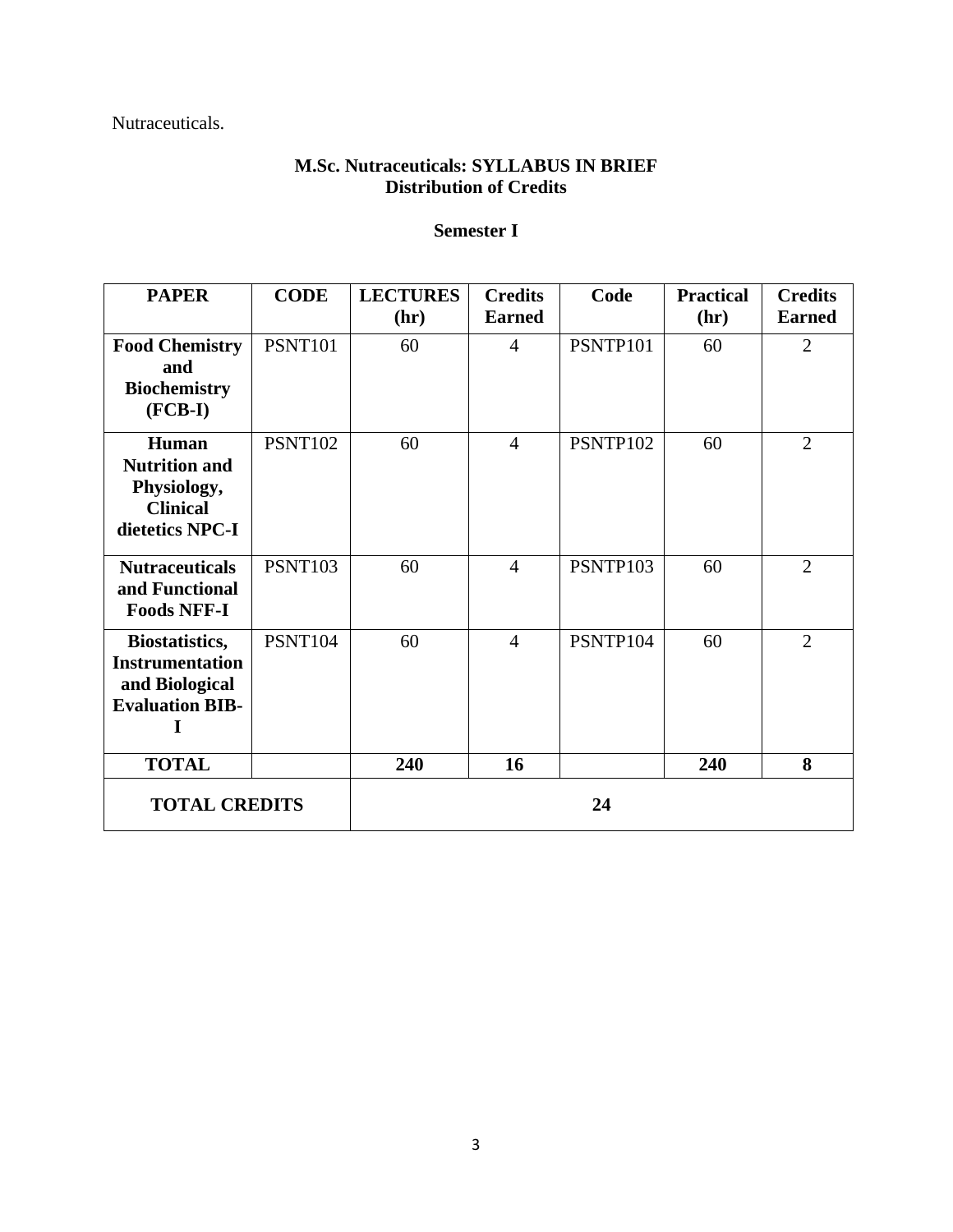# **M.Sc. Nutraceuticals: SYLLABUS IN BRIEF Distribution of Credits**

# **Semester II**

| <b>PAPER</b>                                                                                         | <b>CODE</b>    | <b>LECTURES</b> | <b>Credits</b> | Code     | <b>Practical</b> | <b>Credits</b> |
|------------------------------------------------------------------------------------------------------|----------------|-----------------|----------------|----------|------------------|----------------|
|                                                                                                      |                | (hr)            | <b>Earned</b>  |          | (hr)             | <b>Earned</b>  |
| <b>Food Chemistry</b><br>and<br><b>Biochemistry</b><br>$(FCB-II)$                                    | <b>PSNT201</b> | 60              | $\overline{4}$ | PSNTP201 | 60               | $\overline{2}$ |
| Human<br><b>Nutrition ad</b><br>Physiology,<br><b>Clinical dietetics</b><br>NPC-II                   | <b>PSNT202</b> | 60              | $\overline{4}$ | PSNTP202 | 60               | $\overline{2}$ |
| <b>Nutraceuticals</b><br>and Functional<br><b>Foods NFF-II</b>                                       | <b>PSNT203</b> | 60              | $\overline{4}$ | PSNTP203 | 60               | $\overline{2}$ |
| Biostatistics,<br><b>Instrumentation</b><br>and Biological<br><b>Evaluation BIB-</b><br>$\mathbf{I}$ | <b>PSNT204</b> | 60              | $\overline{4}$ | PSNTP204 | 60               | $\overline{2}$ |
| <b>TOTAL</b>                                                                                         |                | 240             | 16             |          | 240              | 8              |
| <b>TOTAL CREDITS</b>                                                                                 |                |                 |                | 24       |                  |                |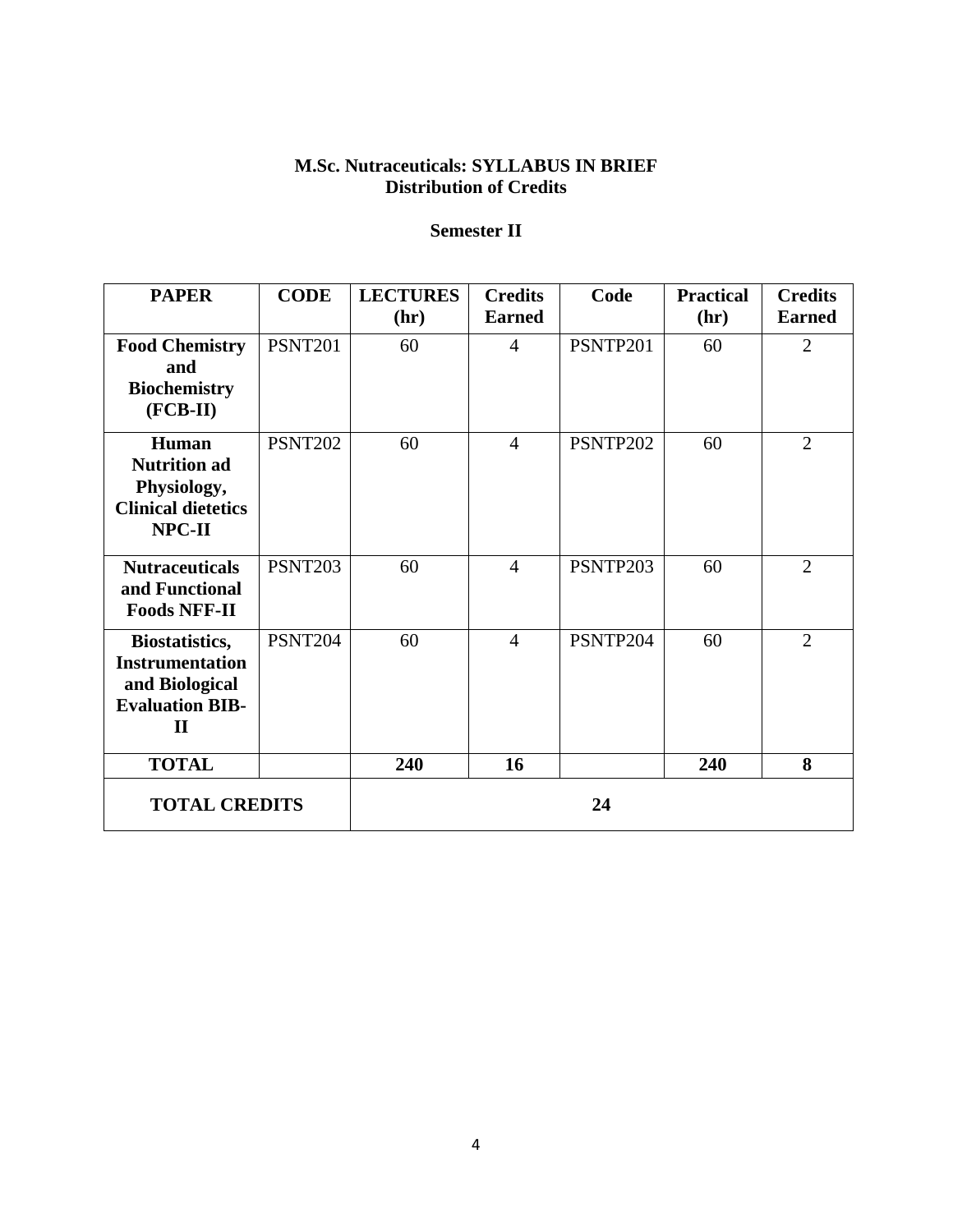# **M.Sc. Nutraceuticals: SYLLABUS IN BRIEF Distribution of Credits**

# **Semester III**

| <b>PAPER</b>                         | <b>CODE</b>    | <b>LECTURES</b> | <b>Credits</b> | Code     | <b>Practical</b> | <b>Credits</b> |
|--------------------------------------|----------------|-----------------|----------------|----------|------------------|----------------|
|                                      |                | (hr)            | <b>Earned</b>  |          | (hr)             | <b>Earned</b>  |
| Microbiology,                        | <b>PSNT301</b> | 60              | $\overline{4}$ | PSNTP301 | 60               | $\overline{2}$ |
| Quality                              |                |                 |                |          |                  |                |
| and process control                  |                |                 |                |          |                  |                |
| $MQP-I$                              |                |                 |                |          |                  |                |
| <b>Development and</b>               | <b>PSNT302</b> | 60              | $\overline{4}$ | PSNTP302 | 60               | $\overline{2}$ |
| marketing of                         |                |                 |                |          |                  |                |
| nutraceutical                        |                |                 |                |          |                  |                |
| products:                            |                |                 |                |          |                  |                |
| <b>Product</b>                       |                |                 |                |          |                  |                |
| Development,                         |                |                 |                |          |                  |                |
| Packaging and                        |                |                 |                |          |                  |                |
| <b>Safety</b><br><b>Evaluation</b>   |                |                 |                |          |                  |                |
| DMN-I                                |                |                 |                |          |                  |                |
| <b>Molecular Biology</b>             | <b>PSNT303</b> | 60              | $\overline{4}$ | PSNTP303 | 60               | $\overline{2}$ |
| and Biotechnology                    |                |                 |                |          |                  |                |
| for                                  |                |                 |                |          |                  |                |
| <b>Nutraceuticals and</b>            |                |                 |                |          |                  |                |
| <b>Functional Foods</b>              |                |                 |                |          |                  |                |
| MBB-I                                |                |                 |                |          |                  |                |
| <b>Total Quality</b>                 | <b>PSNT304</b> | 60              | $\overline{4}$ | PSNTP304 | 60               | $\overline{2}$ |
| Management,                          |                |                 |                |          |                  |                |
| <b>Regulatory Affairs</b>            |                |                 |                |          |                  |                |
| and Intellectual                     |                |                 |                |          |                  |                |
| <b>Property Rights</b><br><b>QAR</b> |                |                 |                |          |                  |                |
| $\mathbf{-I}$                        |                |                 |                |          |                  |                |
| <b>TOTAL</b>                         |                | 240             | 16             |          | 240              | 8              |
| <b>TOTAL CREDITS</b>                 |                | 24              |                |          |                  |                |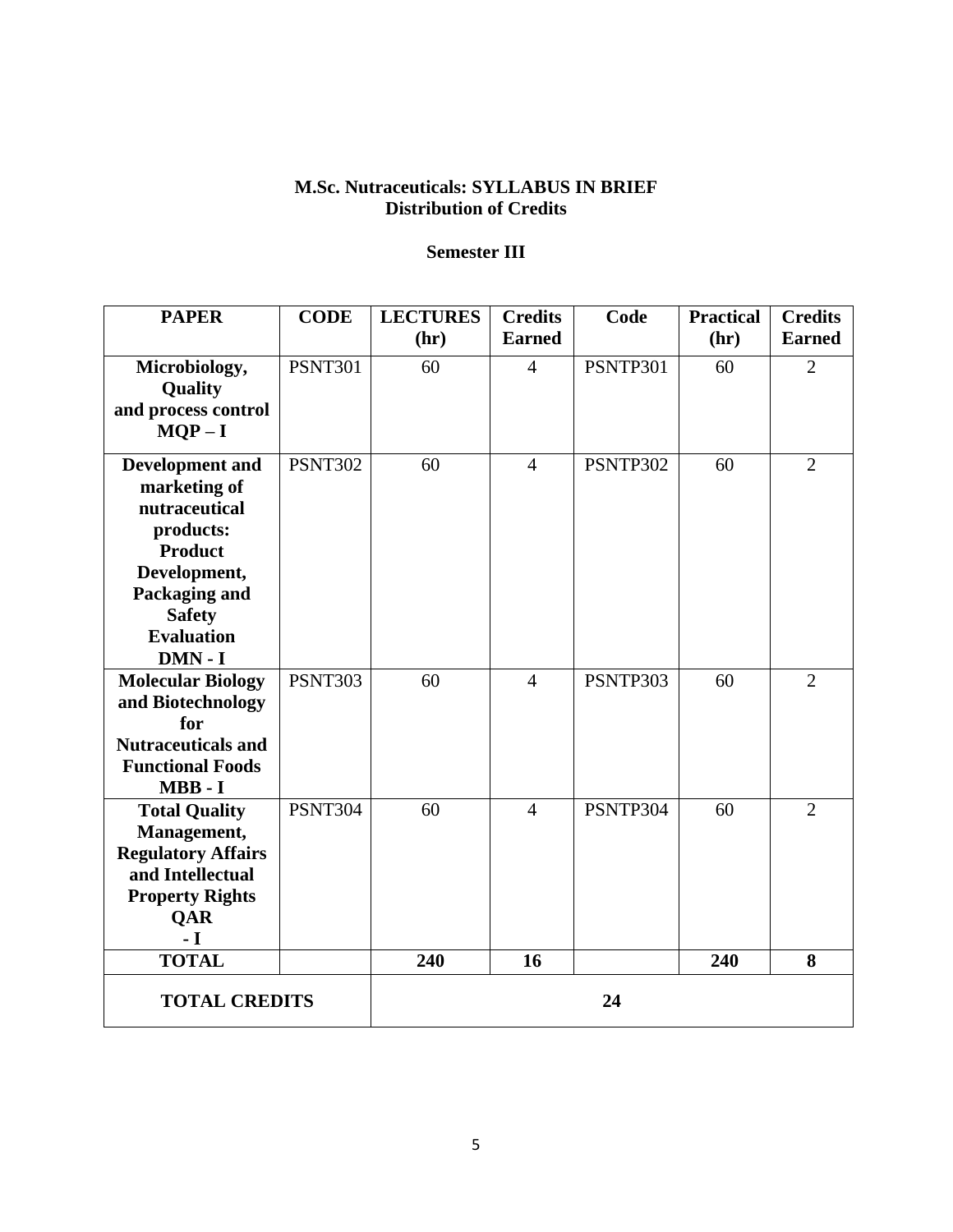# **M.Sc. Nutraceuticals: SYLLABUS IN BRIEF Distribution of Credits**

# **Semester IV**

| <b>PAPER</b>                  | <b>CODE</b>    | <b>LECTURES</b> | <b>Credits</b><br><b>Earned</b> | Code     | <b>Practical</b> | <b>Credits</b><br><b>Earned</b> |
|-------------------------------|----------------|-----------------|---------------------------------|----------|------------------|---------------------------------|
|                               |                | (hr)            |                                 |          | (hr)             |                                 |
| <b>Microbiology</b> , Quality | <b>PSNT401</b> | 60              | $\overline{4}$                  | PSNTP401 | 60               | $\overline{2}$                  |
| and process control           |                |                 |                                 |          |                  |                                 |
| $MQP - II$                    |                |                 |                                 |          |                  |                                 |
|                               |                |                 |                                 |          |                  |                                 |
| <b>Development and</b>        | <b>PSNT402</b> | 60              | $\overline{4}$                  | PSNTP402 | 60               | 2                               |
| marketing of                  |                |                 |                                 |          |                  |                                 |
| nutraceutical products:       |                |                 |                                 |          |                  |                                 |
| <b>Product Development,</b>   |                |                 |                                 |          |                  |                                 |
| <b>Packaging and Safety</b>   |                |                 |                                 |          |                  |                                 |
| <b>Evaluation</b>             |                |                 |                                 |          |                  |                                 |
| $DMN - II$                    |                |                 |                                 |          |                  |                                 |
| <b>Molecular Biology</b>      | <b>PSNT403</b> | 60              | $\overline{4}$                  | PSNTP403 | 60               | $\overline{2}$                  |
| and Biotechnology for         |                |                 |                                 |          |                  |                                 |
| <b>Nutraceuticals and</b>     |                |                 |                                 |          |                  |                                 |
| <b>Functional Foods</b>       |                |                 |                                 |          |                  |                                 |
| $MBB - II$                    |                |                 |                                 |          |                  |                                 |
| <b>Total Quality</b>          | <b>PSNT404</b> | 60              | $\overline{4}$                  | PSNTP404 | 60               | $\overline{2}$                  |
| Management,                   |                |                 |                                 |          |                  |                                 |
| <b>Regulatory Affairs</b>     |                |                 |                                 |          |                  |                                 |
| and Intellectual              |                |                 |                                 |          |                  |                                 |
| <b>Property Rights QAR -</b>  |                |                 |                                 |          |                  |                                 |
| $\mathbf H$                   |                |                 |                                 |          |                  |                                 |
| <b>TOTAL</b>                  |                | 240             | 16                              |          | 240              | 8                               |
| <b>TOTAL CREDITS</b>          |                | 24              |                                 |          |                  |                                 |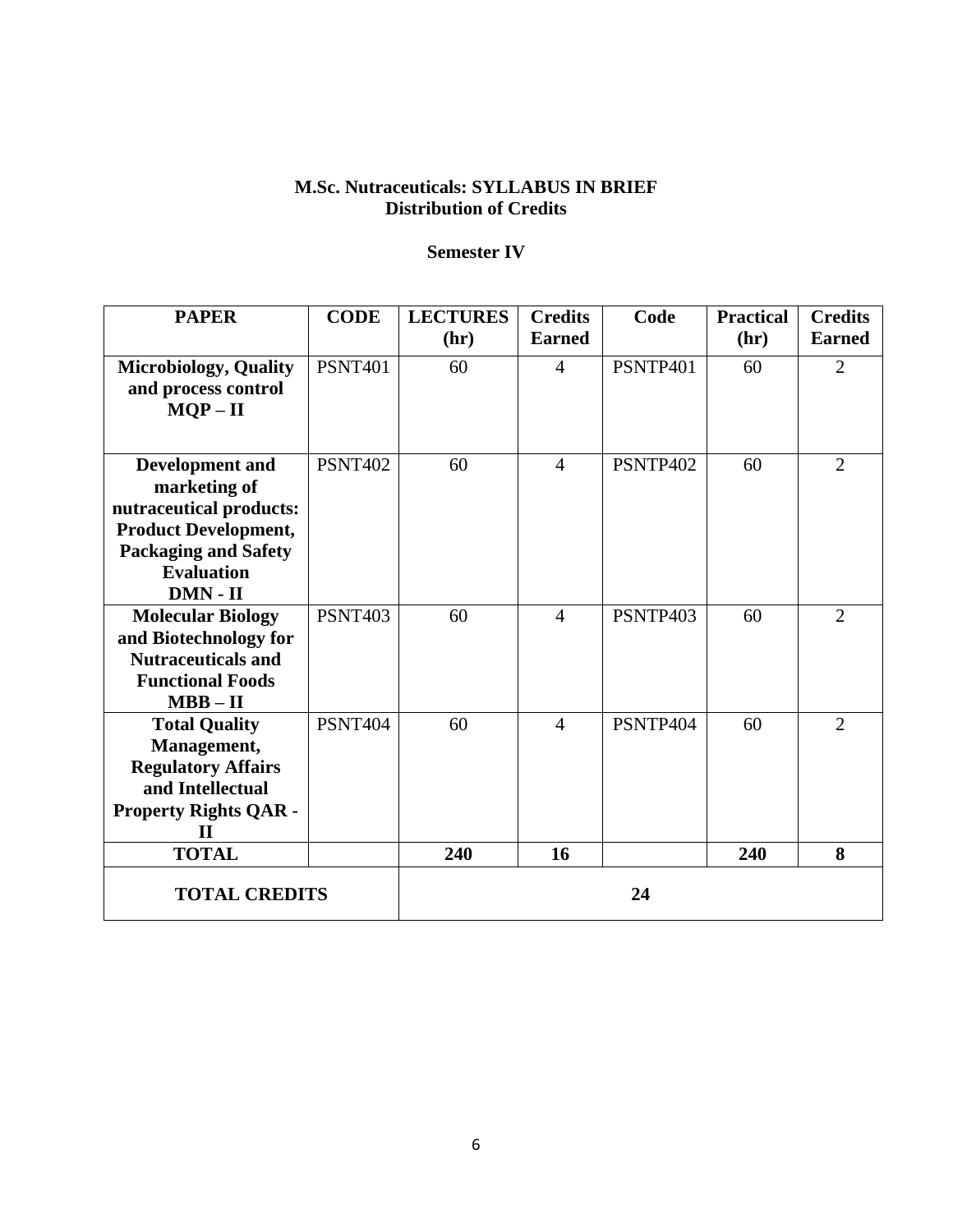# **NEW REVISED SYLLABUS FOR M. Sc. NUTRACEUTICALS (2014-15)**

| <b>SEMESTER I</b>                                      | <b>SEMESTER II</b>                             |
|--------------------------------------------------------|------------------------------------------------|
| <b>PSNT101: Food Chemistry and</b>                     | <b>PSNT 201: Food Chemistry and</b>            |
| <b>Biochemistry - I</b>                                | <b>Biochemistry - II</b>                       |
| 101.1 Carbohydrates                                    | 201.1 Enzymes & Flavors                        |
| 101.2 Bioenergetics                                    | 201.2 Food preservation-Principles and         |
| 101.3 Proteins                                         | Techniques                                     |
| 101.4 Nucleic acids                                    | 201.3 Membrane Biochemistry and                |
|                                                        | Biochemistry of tissues                        |
|                                                        | 201.4 Endocrinology                            |
| <b>PSNT102: Human Nutrition, Physiology</b>            | <b>PSNT 202: Human Nutrition, Physiology</b>   |
| and Clinical dietetics - I                             | and Clinical dietetics - II                    |
| 102.1 Lipids and its Metabolism                        | 202.1 Human physiology $-1$                    |
| 102.2 Vitamins and Minerals                            | 202.2 Human physiology - II                    |
| 102.3 Nutritional Requirements                         | 202.3 Clinical Dietetics - I                   |
| 102.4 Special Dietary Needs                            | 202.4 Clinical Dietetics - II                  |
| <b>PSNT103: Nutraceuticals and Functional</b>          | <b>PSNT 203: Nutraceuticals and Functional</b> |
| Foods - I                                              | Foods - II                                     |
| <b>103.1</b> Introduction to Nutraceuticals as Science | <b>203.1</b> Functional Foods $-1$             |
| 103.2 Properties, structure and functions of           | 203.2 Phytonutrients                           |
| various Phytonutraceuticals                            | <b>203.3 Food Genomics</b>                     |
| 103.3 Food as remedies                                 | 203.4 Nutritional Genomics                     |
| <b>103.4 Nutritional Factors- Promoters and</b>        |                                                |
| <b>Inhibitors</b>                                      |                                                |
| <b>PSNT104: Biostatistics, Instrumentation</b>         | <b>PSNT204: Biostatistics, Instrumentation</b> |
| and Biological Evaluation - I                          | and Biological Evaluation - II                 |
| 104.1 Biostatistics $-1$                               | 204.1 Biological testing and bioassays         |
| 104.2 Preclinical testing and clinical trials          | 204.2 Organoleptic responses                   |
| 104.3 Introduction to Instrumentation                  | 204.3 Immune system in health and diseases     |
| $techniques -I$                                        | 204.4 Advanced Instrumentation techniques      |
| 104.4 Introduction to Instrumentation                  |                                                |
| techniques -II                                         |                                                |

# **DISTRIBUTION OF TOPICS**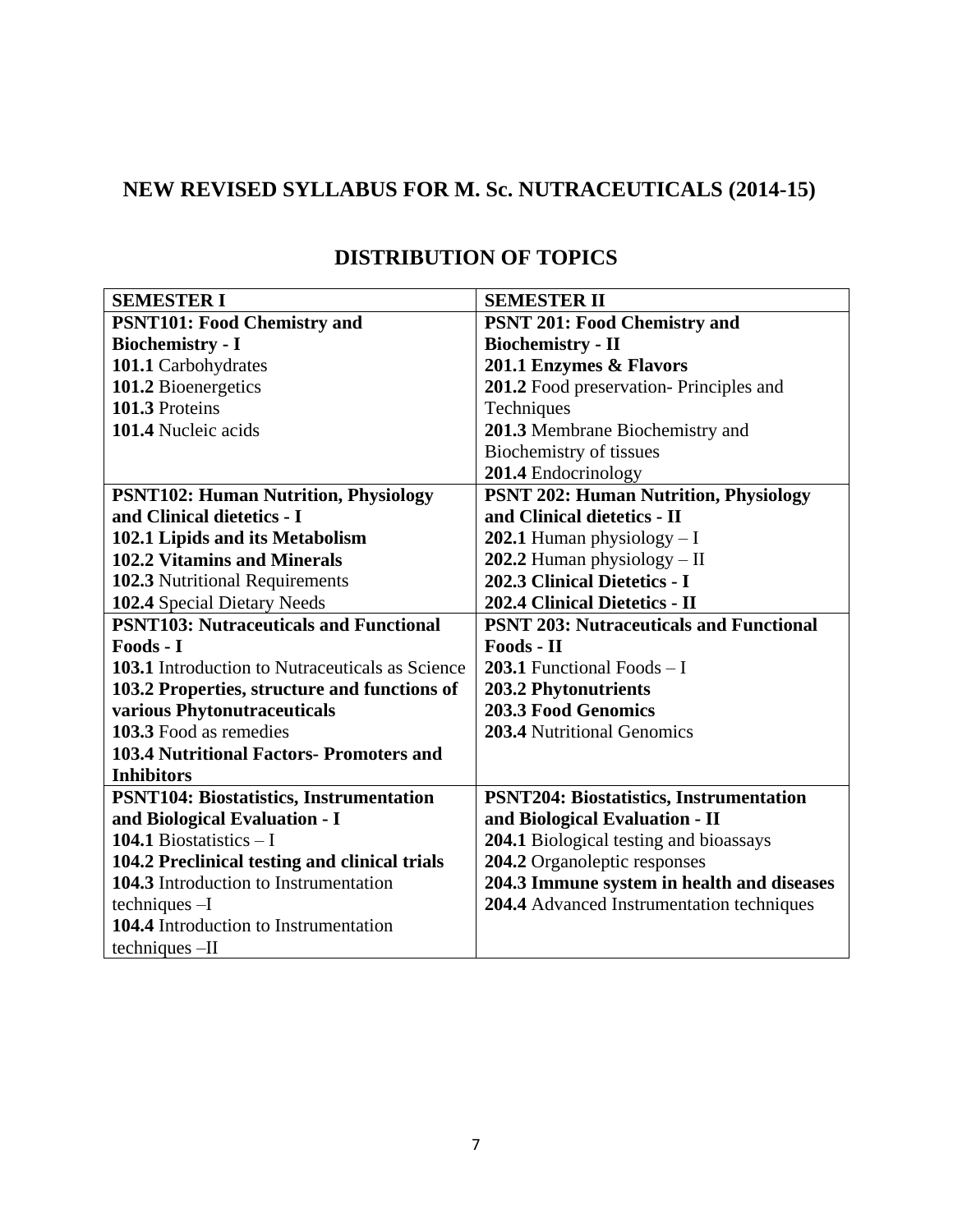# **DISTRIBUTION OF TOPICS (Contd.)**

| <b>SEMESTER III</b>                                 | <b>SEMESTER IV</b>                                 |
|-----------------------------------------------------|----------------------------------------------------|
| PSNT301: Microbiology, Quality and                  | <b>PSNT401: Microbiology, Quality and</b>          |
| <b>Process Control for nutraceuticals - I</b>       | <b>Process Control for nutraceuticals - II</b>     |
| 301.1 Basic Microbiology                            | 401.1 Medicinal Plants: Ethnomedicine in           |
| 301.2 Fermentation Technology                       | India                                              |
| 301.3 Downstream processing                         | 401.2 Monitoring of food quality                   |
| 301.4 Unit operations in manufacturing              | 401.3 Nutraceutical Industry and Market            |
|                                                     | Information                                        |
|                                                     | 401.4 Unit operations in Nutraceuticals            |
|                                                     |                                                    |
| <b>PSNT302: Development and marketing of</b>        | <b>PSNT402: Development and marketing of</b>       |
| <b>Nutraceutical products - I: Product</b>          | <b>Nutraceutical products - II: Product</b>        |
| Development, Packaging, label claims,               | Development, Packaging, label claims,              |
| consumer acceptance, future prospects               | consumer acceptance, future prospects              |
| 302.1 Future of health management                   | 402.1 Application of some technologies in          |
| 302.2 Consumers' views on nutraceuticals            | development of Nutraceuticals and                  |
| 302.3 Packaging strategies for nutraceutical        | functional foods                                   |
| products                                            | 402.2 Chemoprevention and Nutraceuticals           |
| <b>302.4</b> Labeling and claims for Nutraceuticals | 402.3 Packaging strategies for nutraceutical       |
| products                                            | products                                           |
|                                                     | 402.4 The role of marketing Communication          |
|                                                     | in the introduction of functional foods to the     |
|                                                     | Consumer                                           |
| <b>PSNT303: Molecular Biology and</b>               | <b>PSNT403: Molecular Biology and</b>              |
| <b>Biotechnology for Nutraceuticals and</b>         | <b>Biotechnology for Nutraceuticals and</b>        |
| <b>Functional Foods -I</b>                          | <b>Functional Foods -II</b>                        |
| 303.1 Scope of Genetic engineering, Library         | 403.1 Plant Biotechnology                          |
| construction and screening                          | 403.2 Plants as Factories                          |
| <b>303.2 Bioinformatics</b>                         | <b>403.3</b> Metabolic engineering $\&$ industrial |
| 303.3 Animal Biotechnology                          | products                                           |
| 303.4 Development of Novel Food and Food            | 403.4 Bioinformatics                               |
| Ingredients                                         |                                                    |
| <b>PSNT304: Total Quality management,</b>           | <b>PSNT404: Total Quality management</b>           |
| <b>Regulatory Affairs and Intellectual</b>          | <b>Regulatory Affairs and Intellectual</b>         |
| <b>Property Rights - I</b>                          | <b>Property Rights - II</b>                        |
| 304.1 Quality Control                               | 404.1 Intellectual Property Rights (IPR)-II        |
| 304.2 Quality Assurance                             | 404.2 Chemi-informatics and                        |
| 304.3 Intellectual Property Rights (IPR)-I          | Pharmainformatics                                  |
| 304.4 Biostatistics - II                            | 404.3 Food Regulation- I                           |
|                                                     | 404.4 Food Regulation- II                          |
|                                                     |                                                    |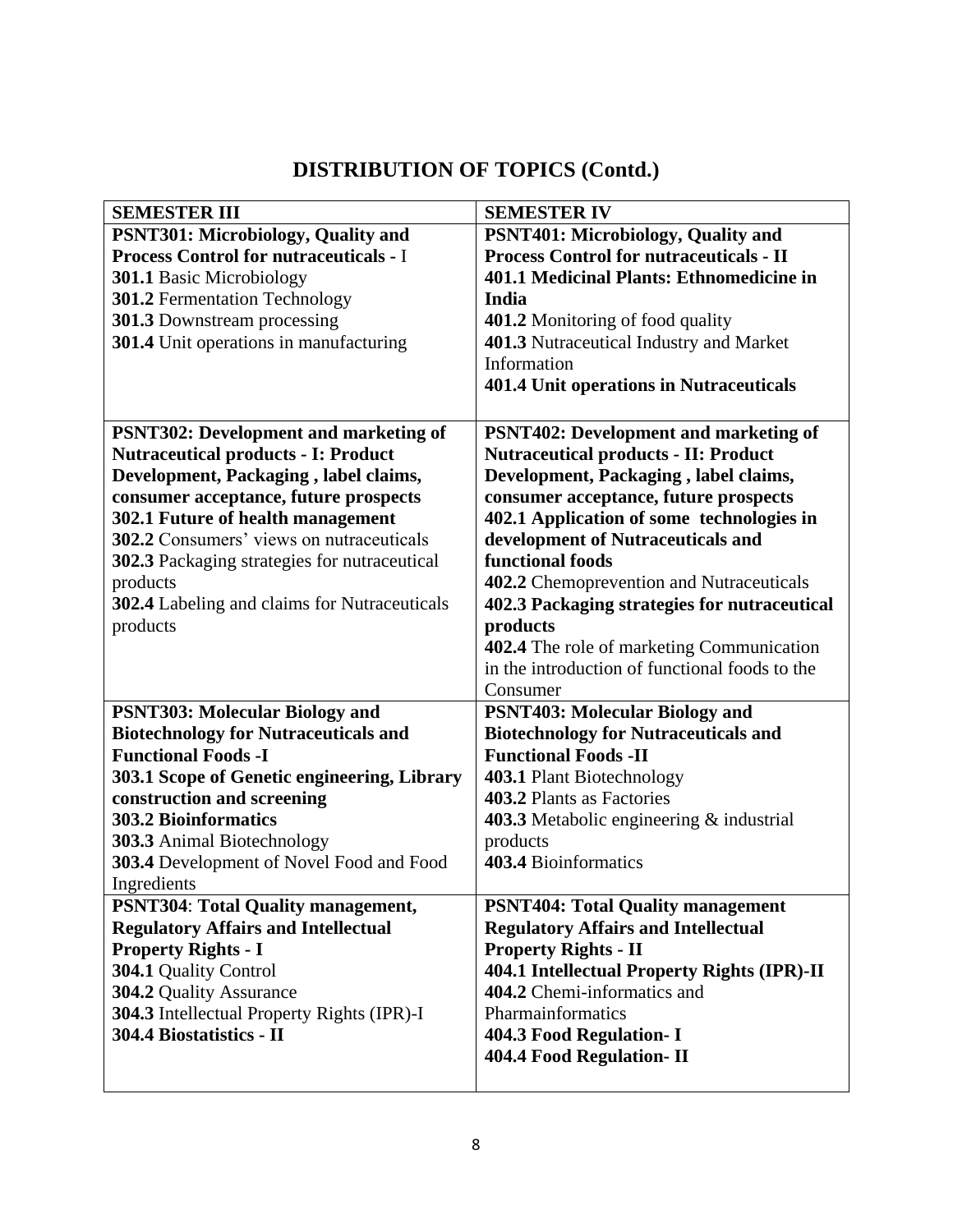# **M.Sc. Nutraceuticals: REVISED SYLLABUS IN DETAIL**

# **SEMESTER I**

# **PSNT101: Food Chemistry & Biochemistry - I**

#### **101.1 Carbohydrates: (15L)**

Structure, Function, Classification, Food Sources, Digestion and Absorption, Characteristic Reactions, physical and Chemical properties, Derivatives, Glycogen metabolism, Glycolysis, Alcoholic Fermentation Formation of Lactate in Muscles, Gluconeogenesis, Hexose monophosphate Shunt and its significance, Regulation of carbohydrate metabolism. Glycemic index, load & fiber. Health benefits of dietary fiber.

#### **101.2 Bioenergetics: (15L)**

Electron Transport Chain, Inhibitors of ETC, energy rich compounds (e.g. ATP, PEP etc.), role of high energy phosphates in bioenergetics and energy capture, coupled reactions, Biological oxidation reduction, redox potentials, mechanism of oxidative phosphorylation.

## **101.3 Proteins: (15L)**

Proteins: Essential and nonessential amino acids, peptide bond, structure, function, classification, denaturation of proteins, active amines, glutathione, Metabolism and synthesis of amino acids and proteins, Urea cycle, Food Proteins and their quality, Protein energy malnutrition, Methods of evaluating protein quality Processed food protein: protein concentrates, hydrolysates, textured vegetable proteins, proteins of egg, fish, milk, soya, Storage proteins of cereals and legumes.

## **101.4 Nucleic Acids: (15L)**

Structure of nucleotides, DNA, forms of DNA, protein synthesis, DNA replication, gene regulation in prokaryotes and eukaryotes, Methods of studying Nucleic acids: Isolation of DNA & RNA, PCR Methodology and Application in diagnosis and genome mapping. Principle of following techniques as Nucleic acid hybridization, Nucleic acid sequencing, site directed mutagenesis, Northern, Southern. Western and dot blots. Molecular Markers: RFLP, RAPD, AFLP, STS, SCAR, CAPS, SSCP microsatellites & QTL mapping. Application of molecular markers.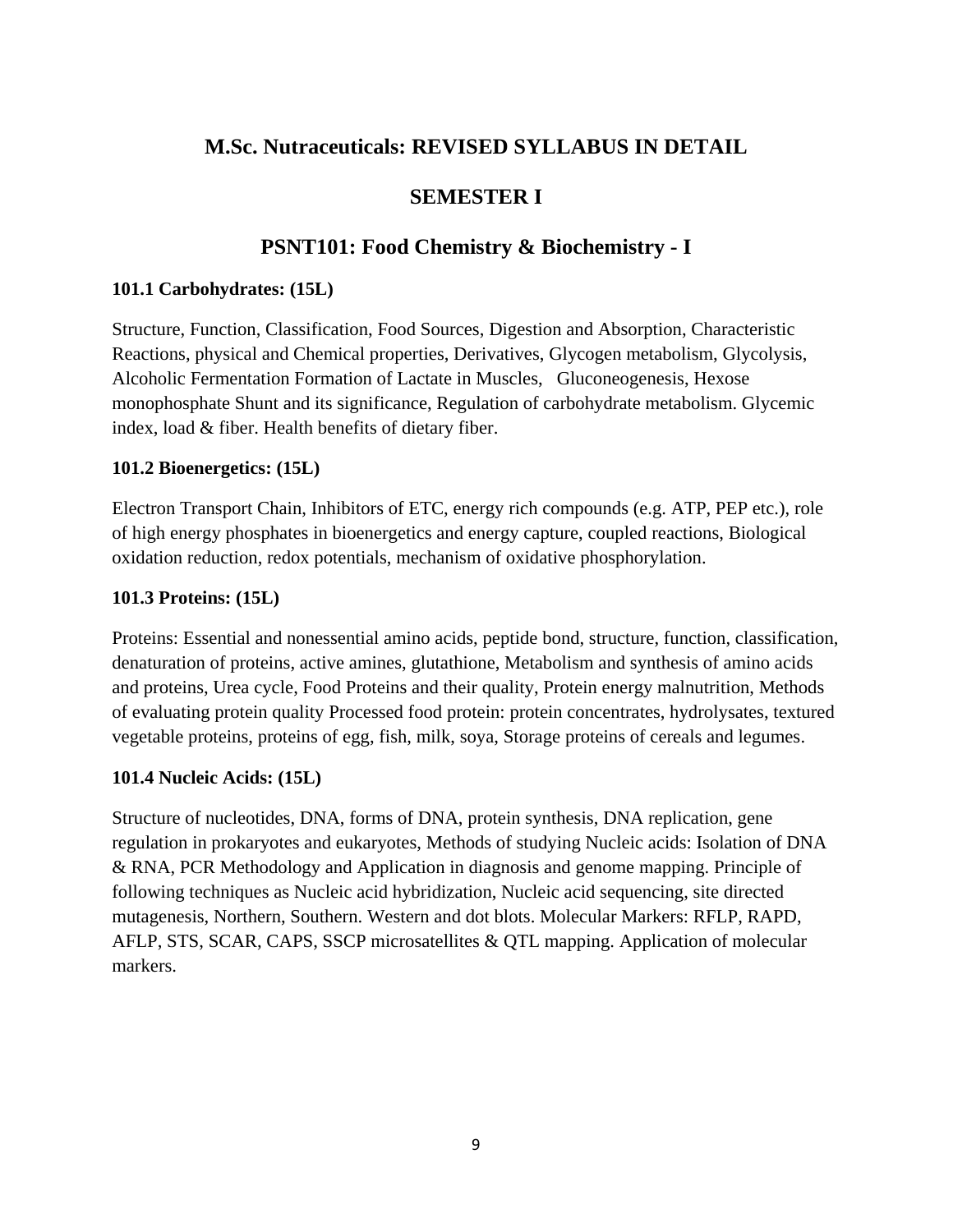# **PSNT102– Human Nutrition, Physiology and Clinical Dietetics-I**

# **102.1 Lipids and its Metabolism: (15L)**

Lipids: Classification, saturated and unsaturated, essential fatty acids, structure and function, Digestion and absorption of lipids, Characterization of fats, saponification, iodine, acid, peroxide values, Rancidity, Fatty acid oxidation, cholesterol synthesis, Role of fat in prostaglandin modulation for health & disease with emphasis on inflammatory process. Health implication in lipids: Ketone body formation and their utilization& utilization of MCT. Role of cholesterol & lipoprotein status in health & disease.

# **102.2 Vitamins and Minerals: (15L)**

Classification, function, structure, sources, deficiency, excess & requirements for health: Vit A, D, E, K, B complex, C. Vitamin like substance, Minerals: function, structure, sources, deficiency, excess & requirements for health: K, Ca, Na, Mg, Fe, Mn, Se,Cu, Zn.

# **102.3 Nutritional Requirements: (15L)**

Recommended dietary allowances for different sections of population, Balanced Diet, Factors affecting BMR and energy requirements for different activities, Role of different nutrients in health and disease, Bioavailability, Nutrient Interactions, Energy Balance & Weight Control. Proximate composition of foods: Analysis of food items for calorific value, protein, carbohydrates, vitamins, minerals, fiber contents.

## **102.4 Special Dietary Needs: (15L)**

Alterations in carbohydrates, protein and fat metabolism in certain conditions and nutrition needs, Nutritional requirements for different types of physical activities and sports, Special needs before and after certain intensive and prolonged sports (Pre-game and Post-game meals). Nutritional requirements of vulnerable sections such as infants, pregnant and lactating women, elderly and the dietary management. Malnutrition: Occurrence, manifestation, prevention and therapeutic measures including fortification. Formulation of Diet and Foods for Specific Needs.

# **PSNT103- Nutraceutical and functional Foods-I**

# **103.1 Introduction to Nutraceuticals as Science: (15L)**

Historical perspective, classification, scope & future prospects. Applied aspects of the Nutraceutical Science. Sources of Nutraceuticals. Relation of Nutraceutical Science with other Sciences: Medicine, Human physiology, genetics, food technology, chemistry and nutrition.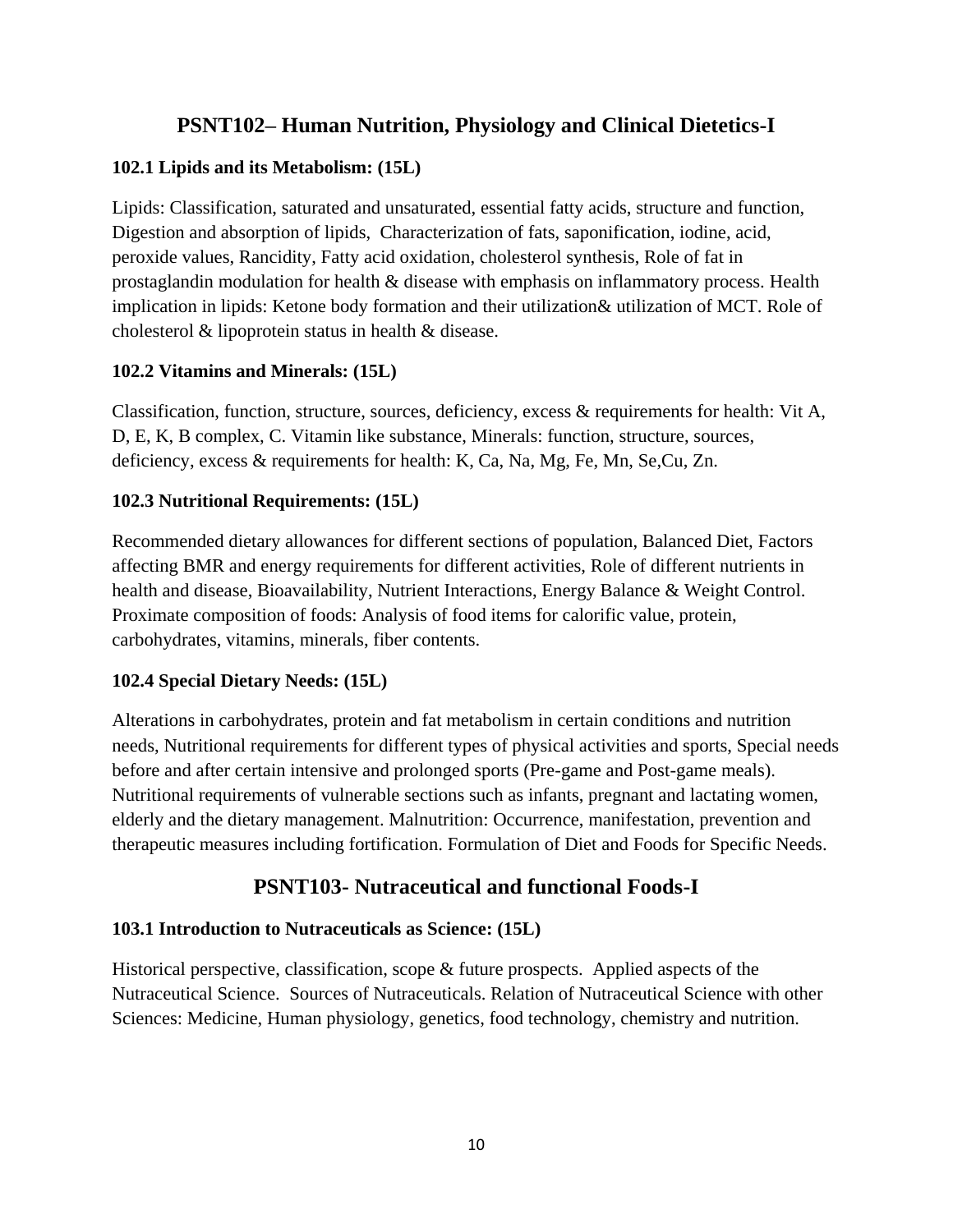# **103.2 Properties, structure and functions of various Phytonutraceuticals: (15L)**

Glucosamine, Octacosanol, Lycopene, Carnitine, Melatonin and Ornithine, alphaKetoglutarate. Use of proanthocyanidins, grape products, flaxseed oil as Nutraceuticals.

# **103.3 Food as remedies: (15L)**

Nutraceuticals bridging the gap between food and drug, Nutraceuticals in treatment for cognitive decline, Nutraceutical remedies for common disorders like Bronchitis, circulatory problems, hypoglycemia, Nephrological disorders, Liver disorders, Osteoporosis, Psoriasis and Ulcers etc. Brief idea about some Nutraceutical rich supplements e.g. Caffeine, Green tea, Lecithin, Mushroom extract, Chlorophyll, Kelp and Spirulina

# **103.4 Nutritional Factors- Promoters and Inhibitors**. **(15L)**

Types of inhibitors present in various foods and how they can be inactivated. General idea about role of Probiotics and Prebiotics. Assessment of nutritional status. Recent advances in techniques &feeding of substrates. Assessment of nutritional status.

# **PSNT104 Biostatistics, Instrumentation and Biological Evaluation**

# **104.1Biostatistics–I: (15L)**

General Account, Terms and Symbols used in Biostatistics, Methods of Sampling and Data Collection, Classification, Tabulation and Graphic Representation of Data, Types of Measures of Central Tendency; Mathematical Average; Averages of Position; Measures of Partition Values. Meaning of Dispersion; Range; Quartile Deviation; Mean Deviation; Standard Deviation; Significance of Difference in Means; Standard Error of Mean; Standard Error of Standard Deviation; Variance.

## **104.2 Preclinical testing and clinical trials: (15L)**

Basic Toxicology, Acute Toxicity studies, Multiple exposure studies, Basic Pharmacology & pharmaceutical chemistry, Phases of clinical trials, Metabolism studies, Clinical trials and Regulatory affairs.

## **104.3 Introduction to Instrumentation Techniques- I: (15L)**

Centrifuge techniques: zonal, density, gradient and ultra-centrifugation techniques and their applications. Electrophoresis: zonal, paper, gel electrophoresis and isoelectric focusing and their application.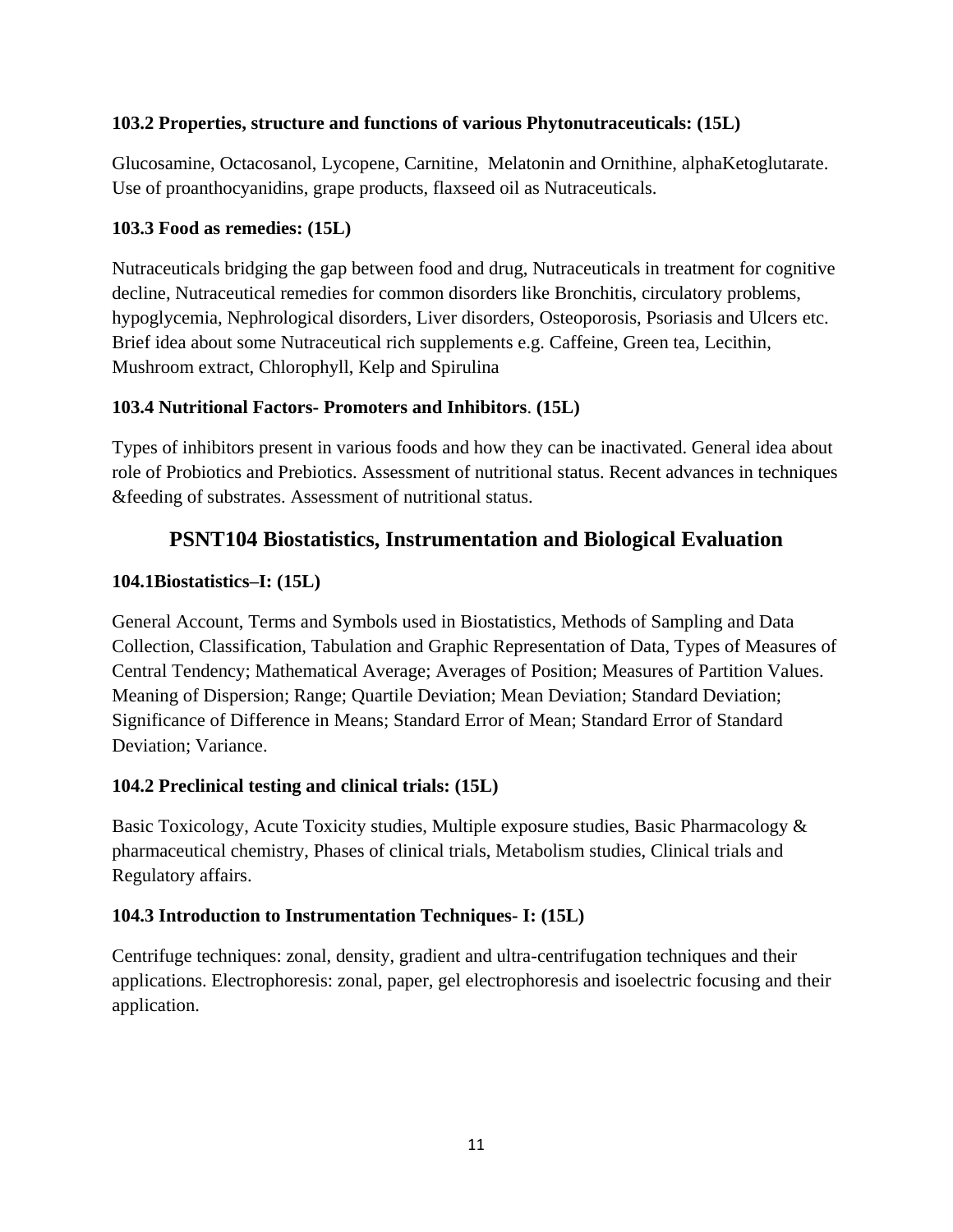#### **104.4 (204.4) Introduction to Instrumentation Techniques- II: (15L)**

Chromatography: Paper, TLC, adsorption, ion exchange, gel filtration, affinity, GC & HPLC. General idea about hyphenated techniques in chromatography. Techniques of cellular fractionation.

Spectroscopy: Basic concepts, Beer-Lambert law & brief description of colorimetry, UV–VIS, IR, NMR

#### **PRACTICALS**

#### **PSNTP101**

1. Study of mitosis and meiosis from given plant/animal material.

2. Study of ANY TEN I P monographs and their identification using characteristic features of nutracuetically important plants like; *Phyllanthus emblica, Curcuma longa, Zinziber officinalis*, Solanaceae (*Withania somnifera)*, *Aloe vera*, Lilliaceae (*Alium sativum*), Lamiaceae (*Ocimum sanctum*), Apiaceae (*Coriandrum sps*) and Liliaceae (*Asparagus sps.*), *Centella asiatica*.

3. Study of following Parasites/Vectors/pests: Identification, Habits and control measures (museum specimens / slides):

*Entamoeba histolytica, Taenia sps, Ascaris lumbricoides, Ancylostoma dueodenaei, Trichinella spiralis, Trichura trichuris,* Mosquito (*Culex and Anopheles*), House fly, Green bottle fly*,* Head Louse, Cockroach (*Periplanata & Blatta*), bed bug, *Mus* sps. (Mouse) and *Rattus* sps. (House rat)

#### **PSNTP102**

1. IR patterns of calcium supplement tablets/Ca containing shanka bhasma-comparison with pure  $CaCo<sub>3</sub>$ .

2. Reactions of mono, di and polysaccharides and their identification in unknown mixtures.

3. Determination of Acid value, Saponification and Iodine number of natural fats & oils.

4. Estimation of proteins with various methods.

#### **PSNTP103**

1. Extraction and estimation of total sugars from food products (dairy product, fruit juices, bread).

2. Estimation of crude fat contents of foods by Soxhlet's method (Butter, Margarine, edible oil).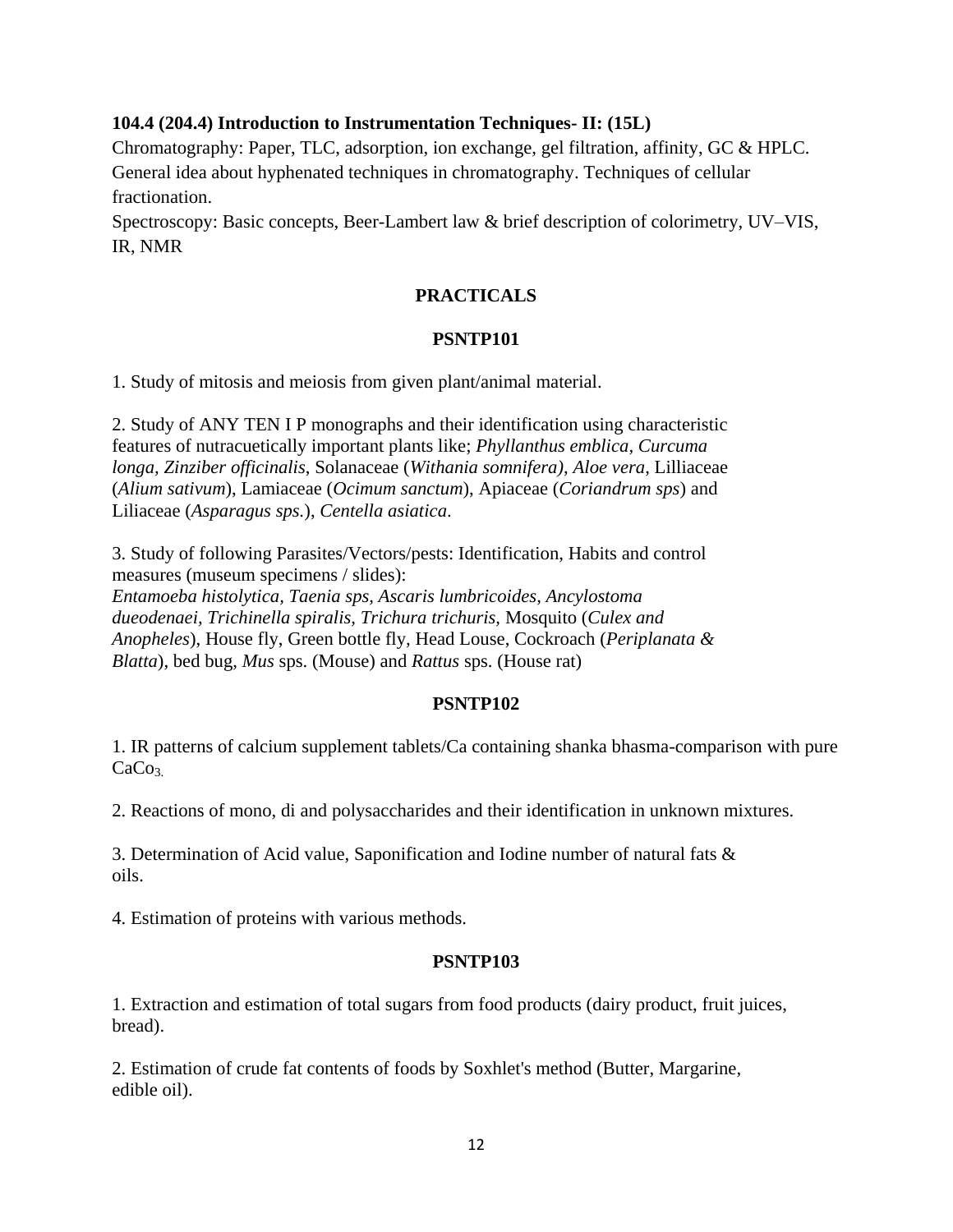3. Estimation of total Nitrogen of foods by Kjeldahl and Micro Kjeldahl methods.

4. To separate the Milk proteins on Native and SDS gels.

5. To prepare plasmid DNA from given sample and its digestion by restriction enzymes and separation of DNA fragments by gel electrophoresis (Suitable teaching kits may be used)

## **PSNTP104**

- 1. Students must submit a Report of the Industrial Visits and a Field Note Book of their Visits.
- 2. Students must make a presentation on the allotted topic.
- 3. Problem solving using MS Excel.

# **SEMESTER II**

# **PSNT201: Food Chemistry & Biochemistry-II**

#### **201.1 Enzymes & Flavors: (15L)**

Enzymes: Characteristics of Enzymes as biological catalysts , classification, nomenclature, cofactors, mechanism of action, inhibitions- Competitive and non-competitive, definition of unit of enzyme activity, regulation of enzyme activity, Isoenzymes, immobilized enzymes abzymes, synzymes. Food additives: flavors, food colours, antioxidants Natural and synthetic flavors, food colors, types properties, regulatory aspects, safety issues

## **201.2 Food preservation- Principles and Techniques: (15L)**

Water: Functions of water,significance of water in body and its regulation. Solution interactions, water in food, water quality, Water activity, Osmolarity, Relation between viscosity and temperature; Acid, base and pH.

Food stability: freezing, spray drying lyophilization, air drying and shelf life. Gels and emulsions.Contamination and microbial spoilage of various food products: Milk and milk products; eggs and poultry, fish, breads and cereals, meat, canned foods, vegetables and fruits. Food borne infections and intoxications.Methods of food preservation. Radiation and Food Preservation: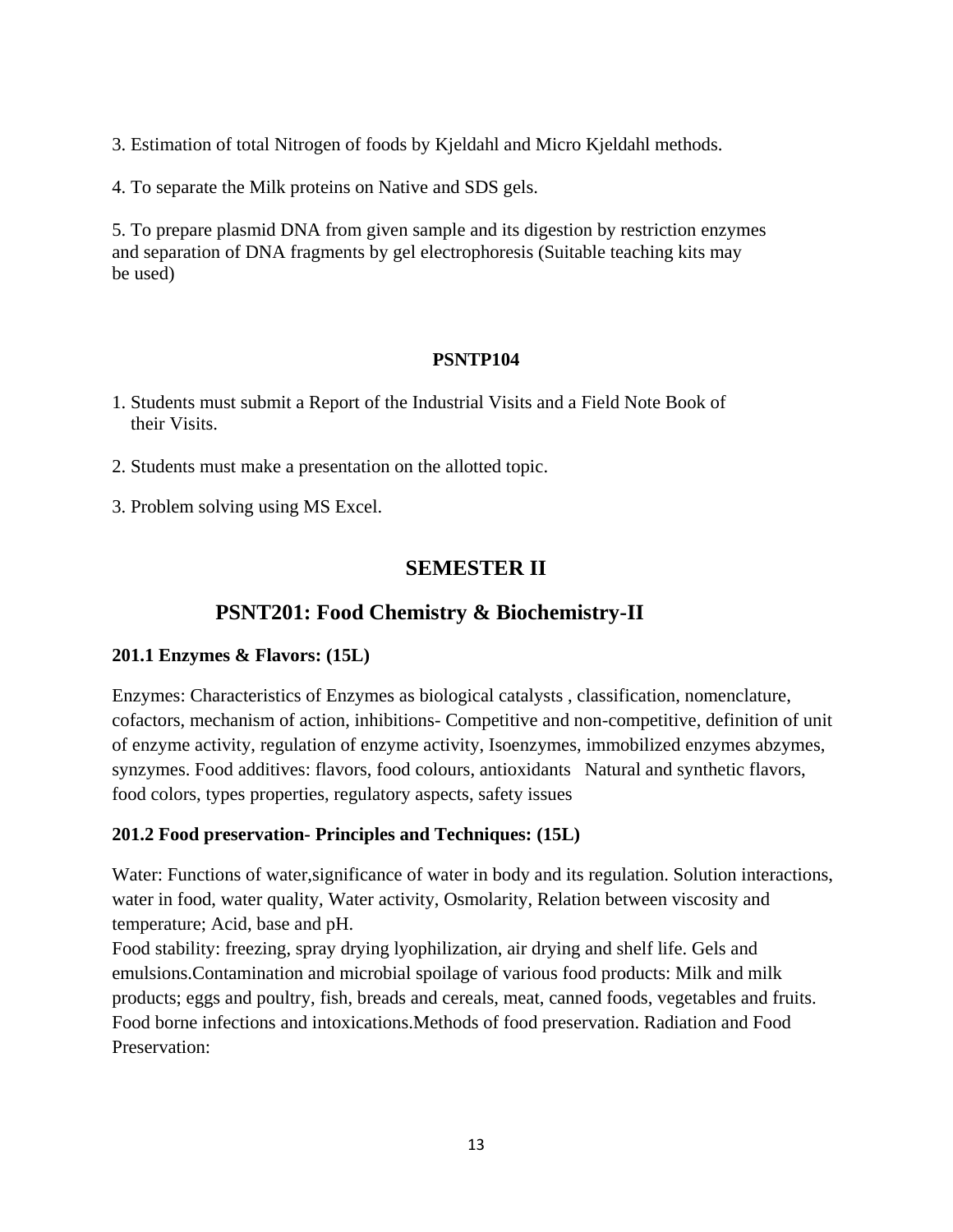Role of radiation in food preservation,Traditional methods of Food Preservation.Principles underlying destruction of microorganisms by irradiation.Effect of irradiation on food constituents.Legal status of food irradiation.

# **201.3 Membrane Biochemistry and Biochemistry of tissues: (15L)**

Membrane Biochemistry: Structure, supramolecular architecture, transport of substances through membranes- passive, active, facilitated, Molecular mechanism of signal Transduction- gated ion channels, G protein coupled receptors and second messengers, cell interaction. Biochemistry of tissues: Biochemistry of muscle, bone and nerve, collagen Metabolism.

# **201.4 Endocrinology: (15L)**

Characteristics, classification of hormones and hormone receptors, location of glands,Mechanism of hormone action, secondary messengers, Biosynthesis, transport and metabolic effects of hormones.

# **PSNT202- Human Nutrition, Physiology and Clinical Dietetics II**

# **202.1 Human physiology – I: (15L)**

Nervous System: Function of various parts of Brain: spinal cord, hypothalamus, cerebrospinal fluid, cerebral cortex; reflex action and coma.

Circulatory system: Structure and function of heart. Composition & function of blood, coagulation of blood, Rh factor & Blood Groups, hypertension. Lymphatic & Immune System, Reproductive system: In Male & female and related disorders; sex hormones.

# **202.2 Human physiology– II: (15L)**

Digestive system; secretory  $\&$  digestive functions of salivary glands, stomach, pancreas, liver  $\&$ intestine, Respiratory system: Respiratory organs, gaseous exchange, laryngitis, pharyngitis, & asthma (in brief), Skeletal system: Functions of skeletal system, Urinary System: Function of kidney, urine formation, haematourea and uremia, Physiology of vision, taste  $\&$  smell.

# **202.3 Clinical Dietetics - I: (15L)**

Role of diet in hypertension, heart diseases and their prevention, cardiovascular disease, Diabetes Mellitus and disorders of reproductive system

# **202.4 - Clinical Dietetics II: (15L)**

Functions of dietary fiber, soluble and insoluble in control of certain disease conditions. GI Disease, Renal Disease, Disorders of bone & joints, Respiratory illness and cancer.Effect of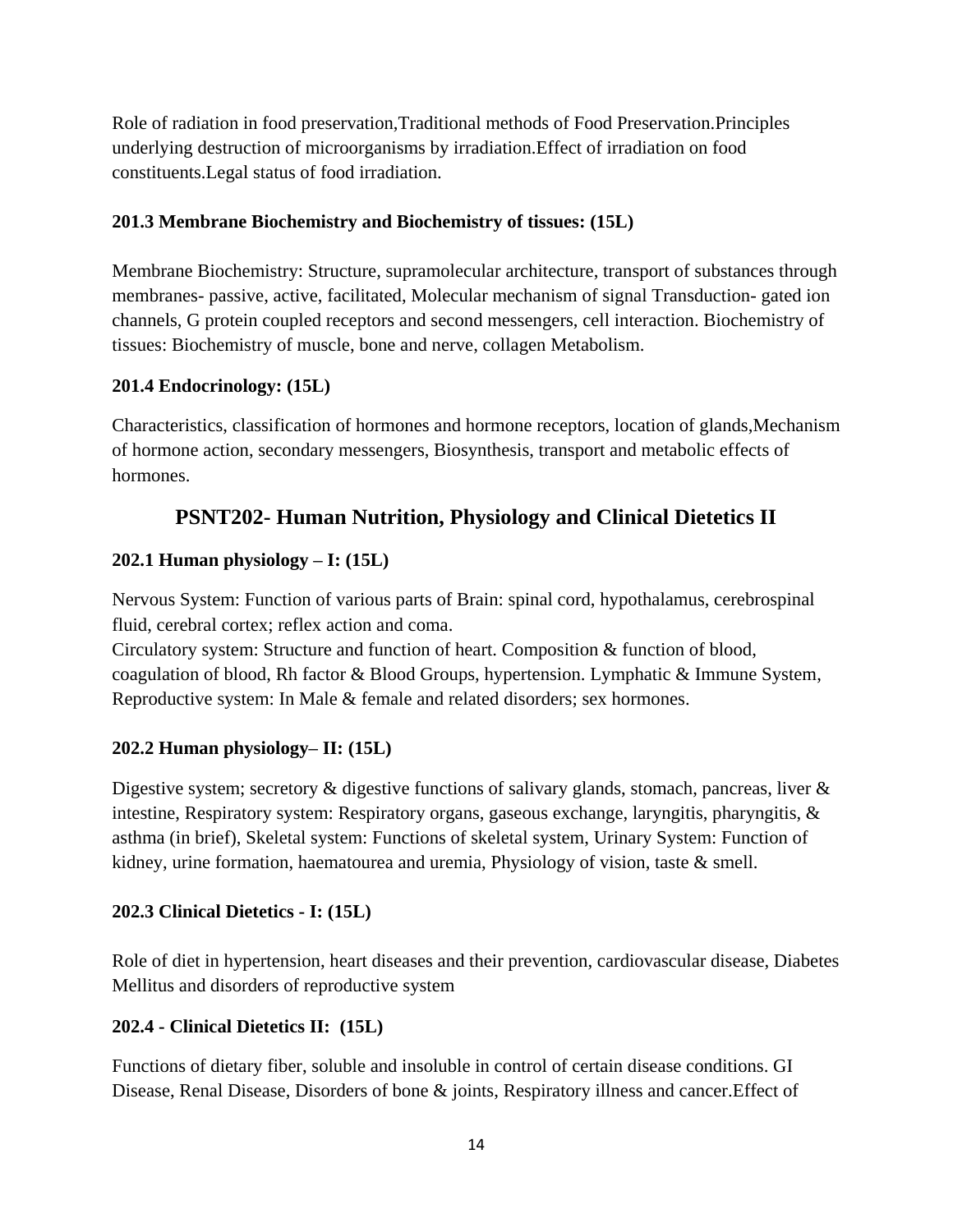drugs on ingestion, digestive absorption & metabolism of nutrients, Effect of food nutrients  $\&$ nutritional status in drug dosage & efficacy.

# **PSNT 203: Nutraceutical and Functional Foods II**

# **203.1 Functional Foods – I: (15L)**

Definition, Relation of functional foods & Nutraceutical (FFN) to foods & drugs. Applications of herbs to functional foods.Concept of free radicals and antioxidants; Nutritive and Non-nutritive food components with potential health effects.Effect of processing on Nutrients.Soy proteins and soy isoflavones in human health;Role of nuts in cardiovascular disease prevention.Functional foods from wheat and rice and their health effects.

# **203.2 Phytonutrients-: (15L)**

Phytonutrients & Sources and role of Isoprenoids, Isoflavones, Flavonoids, carotenoids, Tocotrienols,Polyunsaturated fatty acids, sphingolipids, lecithin, choline. terpenoids. Vegetables, Cereals, milk and dairy products as Functional foods. Health effects of common beans, Capsicum annum, mustards, Ginseng, garlic, grape, citrus fruits, fish oils, and sea foods, traditional spices.

## **203.3 Food Genomics - I: (15L)**

Foodomics impact on optimal impact: Introduction, Nutrigenomics, Nutrigenetics, Personalized nutrition,The added value of foodomics for the food industry

# **203.4 Nutritional Genomics – II: (15L)**

Plants as 'bioreactors' as a tool for production of Nutraceuticals. 'Tailor-made' carbohydrates and lipids of plant and non-plant origin.Plants as an alternative for biotransformation of raw materials into special chemicals.

# **PSNT204: Biostatistics, Instrumentation and Biological Evaluation -II**

# **204.1 Biological testing and bioassays: (15L)**

Testing drugs in-vitro and in-vivo, Sampling for microbiological assays, Laboratory set up for microbiological testing, Microbiological Assays, Microbiological testing for Nutraceuticals, Evaluation of toxicity and safety for new products, emerging new models for testing the claims.and Safety tests.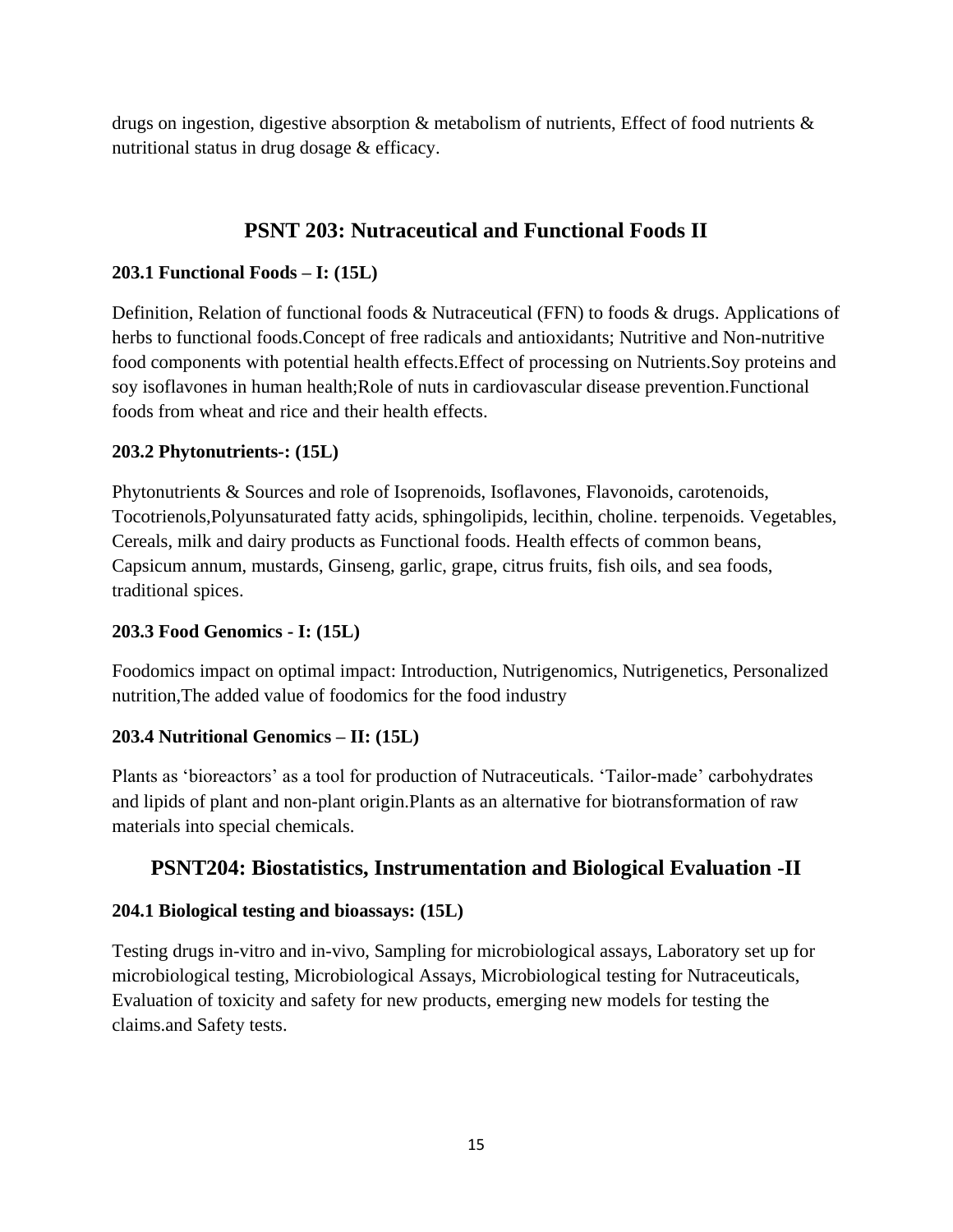#### **204.2 Organoleptic responses: (15L)**

Basics of organoleptic responses, evaluation methodologies for taste, aroma, etc. Role of sensory evaluation as an aid to product development & quality control. Sensory analysis vocabulary. Types of sensory evaluation panels. General guidelines for setting up of trained food sensory panels. General guidelines for consumer sensory evaluation of foods & beverages. Types of sensory evaluation test.

#### **204.3 Immune system in Health and disease:**

Antigen Antibody reactions (15L): Precipitation, Agglutination, Passive agglutination, Agglutination inhibition, Complement fixation, Radioimmunoassay, Enzyme immune assay(ELISA), Immuno fluorescence, Immunohematology, Human blood group system, ABO, coombs test,coombs and Gells classification Type I to IV hypersensitivity Mechanism and Manifestation

#### **204.4 Advanced Instrumentation Techniques: (15L)**

Radio-isotopic techniques: - Nature of radioactivity properties of alpha, beta & gamma rays. Measurement of radioactivity and radiation hazards. Application of radio-isotopes. fluorescence, mass spectroscopy, flame photometry and x-ray diffraction.

## **PRACTICALS**

#### **PSNTP201**

1. TLC separation of Plant pigments – Curcumin and carotene.

2. To isolate DNA and RNA from given plant/animal material and estimate DNA by Diphenylamine (DPA) method and RNA by Orcinol reagent.

3. Extraction, purification and evaluation of activity of any one digestive enzyme (e.g. Beta amylase from sweet potato.)

4. Estimation of crude fiber/pectic substances from plant material.

#### **PSNTP202**

1. Estimation of ascorbic acid from lemon & amla juice by titration method.

2. Estimation of Ca, Na and K in various foodstuffs by flame photometry.

3. Detection and estimation of metals – ANY ONE from - Fe, Cu, Zn, Mg, Se, and ANY ONE from - As, Hg, Pb,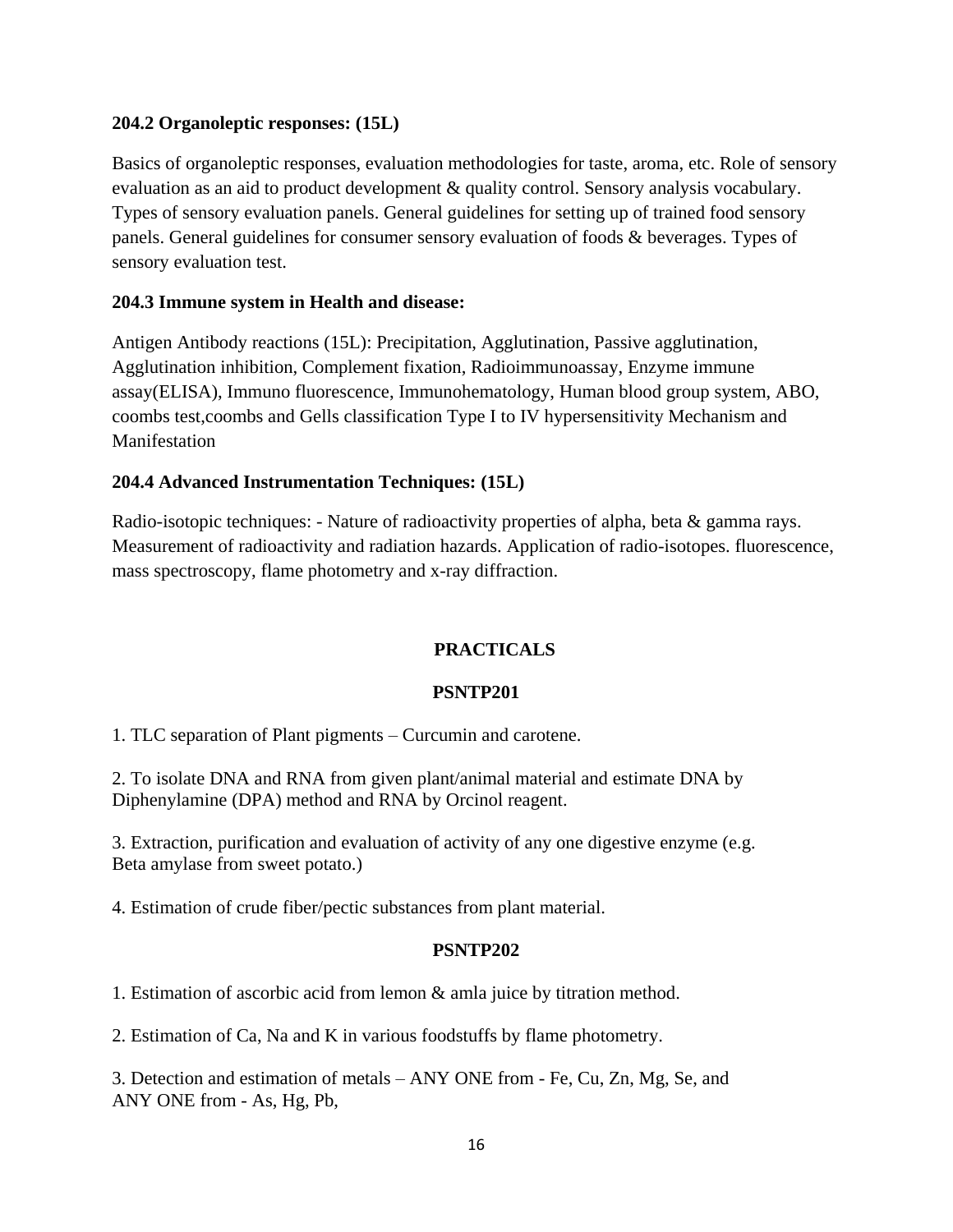- 4. Identification & adulteration of food:
- Milk and Paneer
- Butter/ ghee and hydrogenated fat (Vanaspati Ghee)
- Spices and condiments
- Tea and coffee
- Fruit juice
- Pulses

**5.** Estimation of Bio-burden by viable count method.

#### **PSNTP203**

1. To study nutritional composition (Proteins, carbohydrates, lipids, vitamin C and presence of secondary metabolites) of the following: Bee honey, Mushrooms, dairy products, Beans, Spinach, Carrot, Apple, Amla, Pineapple, Papaya, Lentil and Soya.

2. Extraction and estimation of oil or crude fat content in oil seeds.

3. Estimation of total phenols and chlorogenic acid (Phenolic compound) in plant material.

- 4. Qualitative test for tannins, phenolics and alkaloids using TLC.
- 5. To estimate cholesterol content in given sample by Zak's method.

#### **PSNTP204**

o Students must submit a Report of the Industrial Visits and a Field Note Book of their Visits.

o Students must make a presentation on the allotted topic

# **SEMESTER III**

# **PSNT301: Microbiology, Quality and Process Control for Nutraceuticals-I**

#### **301.1 Basic Microbiology: (15L)**

Microbial Cell structure, Study of Characteristics of microorganisms: microscope and microscopic methods, morphology, cultivation, reproduction and growth (growth curve), isolation techniques, Culture media, Culture preservation,Sterilization methods physical, chemical methods.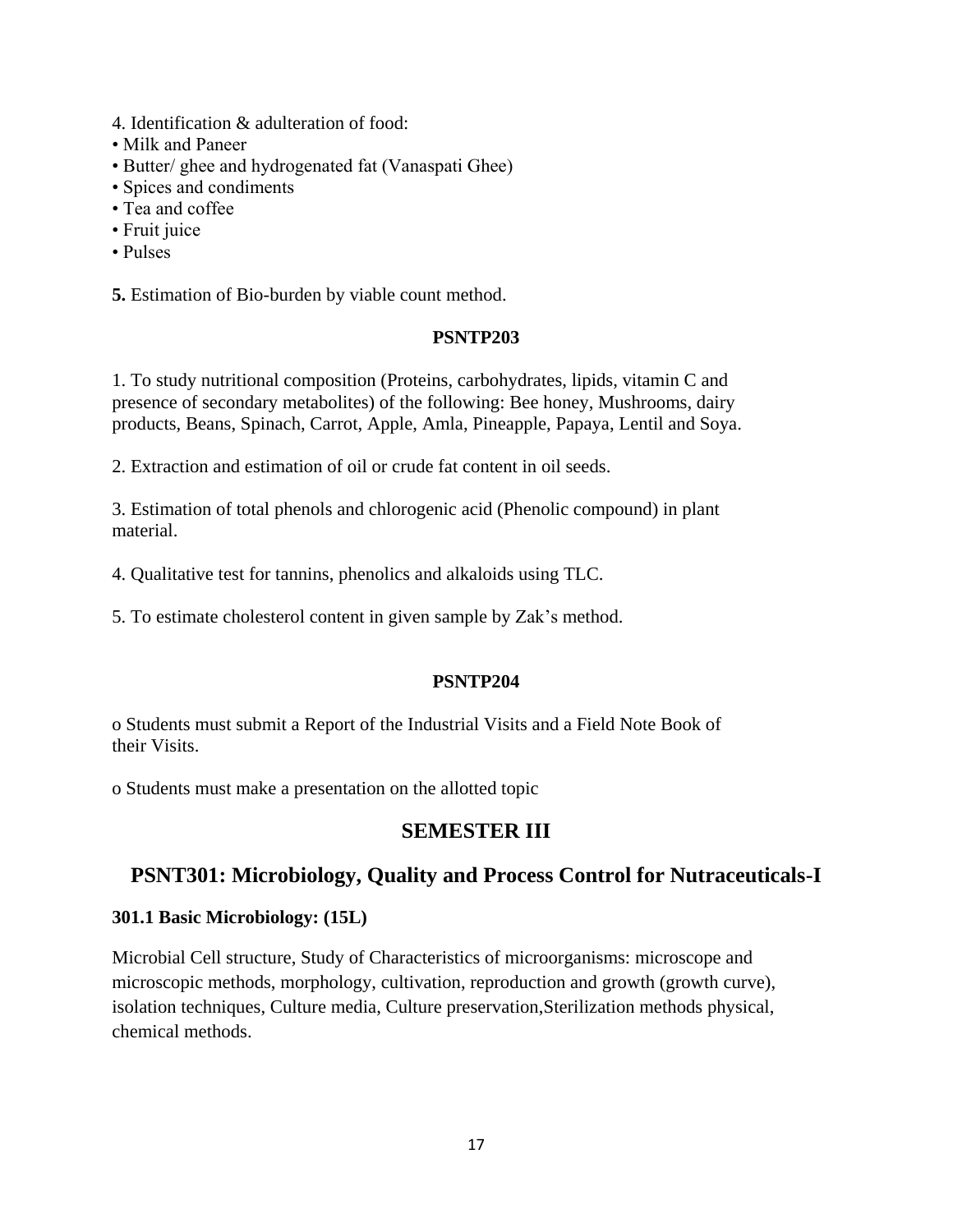#### **301.2 Fermentation Technology: (15L)**

Submerged fermentation, Media for microbial fermentation, nutritional requirements, environmental requirements, medium formulation and optimization for cell growth and product formation, Scale up of a microbial process, Bioreactor designs and types of bioreactors, process parameters, sterility and contamination control, aeration and agitation, Primary and secondary metabolites, Solid state fermentations. Products of microbial fermentations: Organic acids, amino acids, organic acids, vitamins, nucleosides and nucleotide, enzymes, Probiotics, Fermented Food—development and use of microbial starters, Production of yeast biomass, cheese, beer, yogurt, PUFA, Arachidonic acid, γ- Linolenic acid.

#### **301.3 Downstream processing: (15L)**

Product recovery and downstream processing: Separation techniques, centrifugation, precipitation, purification processes like chromatographic techniques ultra-filtration, ion exchange, Tangential flow filtration, micro and nanofiltration techniques, reverse osmosis, etc.

#### **301.4 Unit operations in manufacturing: (15L)**

Various heating processes and heat transfer mechanisms. Mass transfer operations: drying, evaporation, concentration, particle size reduction, micronization, solvent extraction, filter pressing operation, filtration, centrifugation, and crystallization.

# **PSNT302: Development and marketing of Nutraceutical products – I**

#### **302.1 Future of Health Management: (15L)**

Increasing role of Nutraceuticals in management of health and diseases, development of designer foods for specific chronic diseases like diabetes, obesity, bone disorders, cardiovascular diseases, AIDS and degenerative diseases like Parkinson (Arthritis, Alzheimer's), functional foods for specific sports, Dietary fibers of microbial and plant origin as Nutraceuticals future, Role of changing food preferences and globalization on selection of Nutraceutical products.

#### **302.2 Consumers' views on nutraceuticals: (15L)**

Current consumer understanding of Nutraceuticals, What are the barriers to acceptance by the consumer? - Value added? Credibility? Ethical issues? Tools for capturing consumer voice & understanding consumer view as well as translating them into product design attribute(CLT), (HUT), & (QFD) Steps that can be taken to bridge the gaps towards consumer acceptance?Steps for effective consumer communication Role of modern media as an effective tool for communicating to consumer as well as understanding consumer feedback.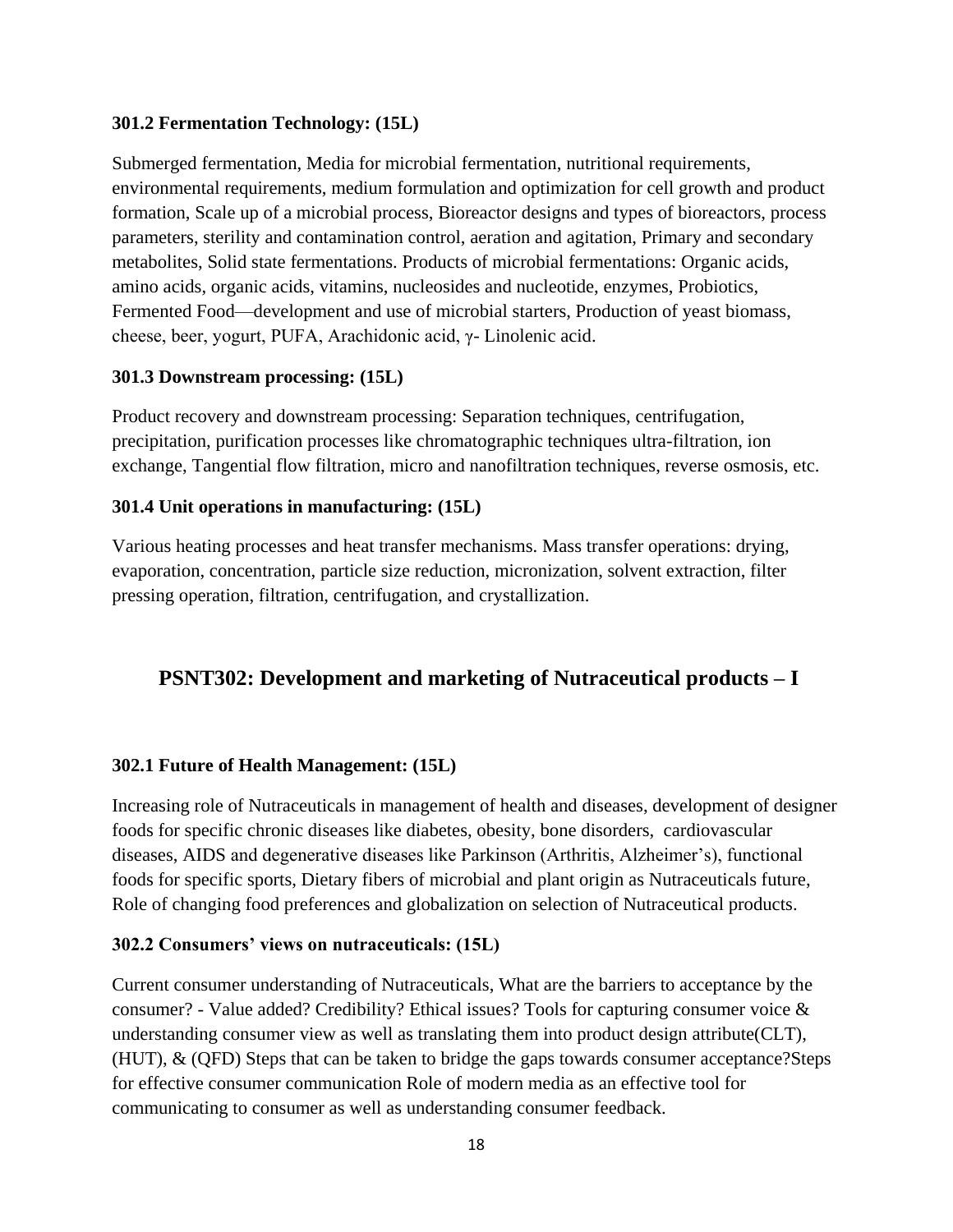## **302.3 Packaging strategies for Nutraceutical products: (15L):**

Introduction to Packaging: Fundamentals of Distribution, Uniqueness of Nutraceutical Packaging, Packaging Forms & their Significance, Packaging Materials (covering basic mfg process, applications and significance) Paper, Paperboard and CFB Glass, Metals, Basic Polymer based materials, Polymer based composite materials, Ancillary Mats, Package Material Testing

# **302.4 Labeling and claims for Nutraceuticals products: (15L)**

Overview with respect to Indian & International regulation, need for specific regulation governing dietary supplements, outline for compliance review of dietary supplements compliance label review, designation of ingredients, nutrition labeling for dietary supplements with examples like labeling and claims for multiple vitamins, dietary supplements, amino acids, herbs, etc., Nutritional content claims, health claims and exemption from FSSA requirements, Dietary supplements labeling issues, regulatory agencies views on label claims. Role of FDA in release of new nutraceutical, moral responsibility of food industry, impact of NLEA on claims to be made by industry, Problems associated with advertising of nutraceuticals.

# **PSNT303: Molecular Biology and Biotechnology for Nutraceuticals and Functional Foods - I**

# **303.1 Scope of genetic engineering, Library construction & screenings:: (15L)**

Scope of Genetic engineering, Genetic engineering guidelines, Restriction enzymes: Nomenclature & classification. Gene cloning vector for animals and plants-- Plasmids, bacteriophages,phagemids, cosmids, Artificial chromosomes, reverse transcription, DNA primers, linkers, adapters. Application of cloning in human health and Crop improvement.

## **303.2 Bioinformatics: (15L)**

History, Scope and Importance of Bioinformatics, Sequencing Development; Applications of Bioinformatics; Challenges and Opportunities.

## **303.3 Animal Biotechnology: (15L)**

Evolution and development of cell lines, Apoptosis, Equipment & materials for animal cell culture, culture media, role of various constituents of culture media. Basic techniques of mammalian cell culture, in-vitro maintenance of cell cultures, and applications safety assessment and toxicity. Tissue culture safety & growth maintenance.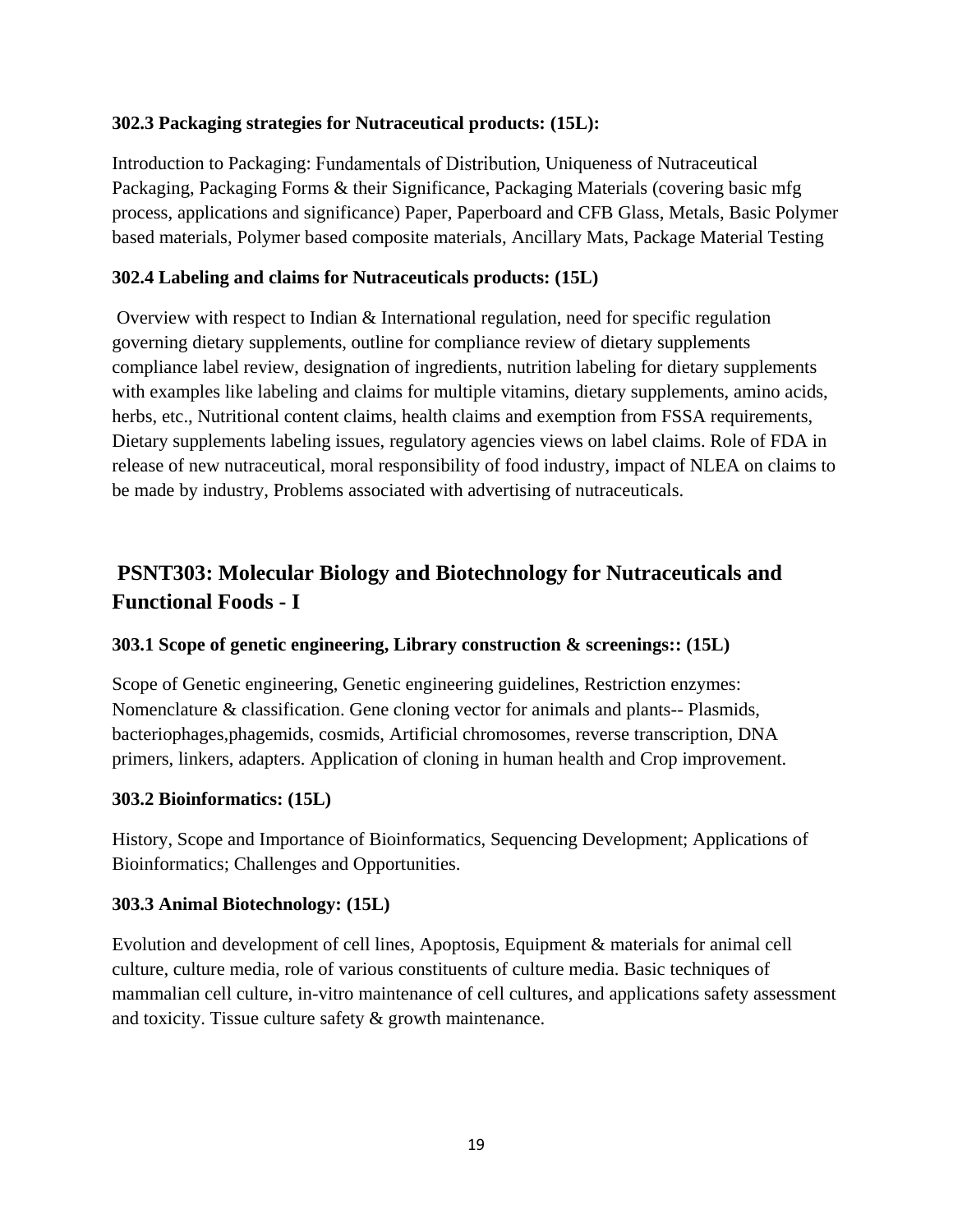#### **303.4 Development of Novel Food and food Ingredients: (15L)**

Polysaccharides, low caloric sweeteners. Naturally produced flavor modifiers, Single Cell Proteins, Marine algae as food supplements, Food supplements and food Ingredients as byproducts – Fishery, poultry/animal husbandry & agriculture/dairy industries.

# **PSNT304: Total Quality Management, Regulatory Affairs and Intellectual property Rights-I**

## **304.1 Quality Control: (15L)**

Introduction, what is QC? Requirements for implementing QC, QC concepts in Nutraceuticals and food products. Introduction to a manufacturing of a pharmaceutical/Nutraceutical product and role of various departments, Defining and understanding concept of quality, QC and QA, Tenets of Quality Assurance, problem solving approaches of QA and QC, the 10 pillar approach to working of QA.

#### **304.2 Quality Assurance: (15L)**

Preparation and implementation of QA QC including concepts of TQM, Interrelationship between GMP, QC and QA, Quality management principals and Responsibilities of QA personnel, GMP, cGMP and its applicability to nutraceauticals, Validations &Qualifications, Change control, Introduction to GLP, Documentation, SOP, Annual product quality review, Audits, handling of complaints and product recall.

## **304.3 Intellectual Property Rights (IPR)-1: (15L)**

WTO and Global trade: Definition, WTO, Need for harmonization of laws related to IPR, TRIPs and introduction to the articles in TRIPs document , types of TRIPs- patents, copy rights, trademarks, logos, service marks, geographical indicators, Impact of IPR on global trade and economies due to impact of technologies, concept of knowledge worker, Concerns of rich and poor member countries Filing of patents: Criteria to be satisfied like patentability, inventiveness, non-obviousness, novelty, utility, sufficiency of disclosure, Role of patentee and patent offices in patent management including lab documentation, pre- and post-grant opposition servicing of patents. Benefits of creating and / or owning patents.

#### **304.4 Biostatistics–II: (15L)**

Types of Theoretical Probability; Normal, Binomial and Poisson distribution, Tests of Significance -- Z- Test; Student's't" Test; The Chi-Square Test, ANOVA. Types of Probability; types of Correlation; Properties of Coefficient of Correlation; Methods of Studying Correlation, Regression Analysis; Kinds of Regression Analysis.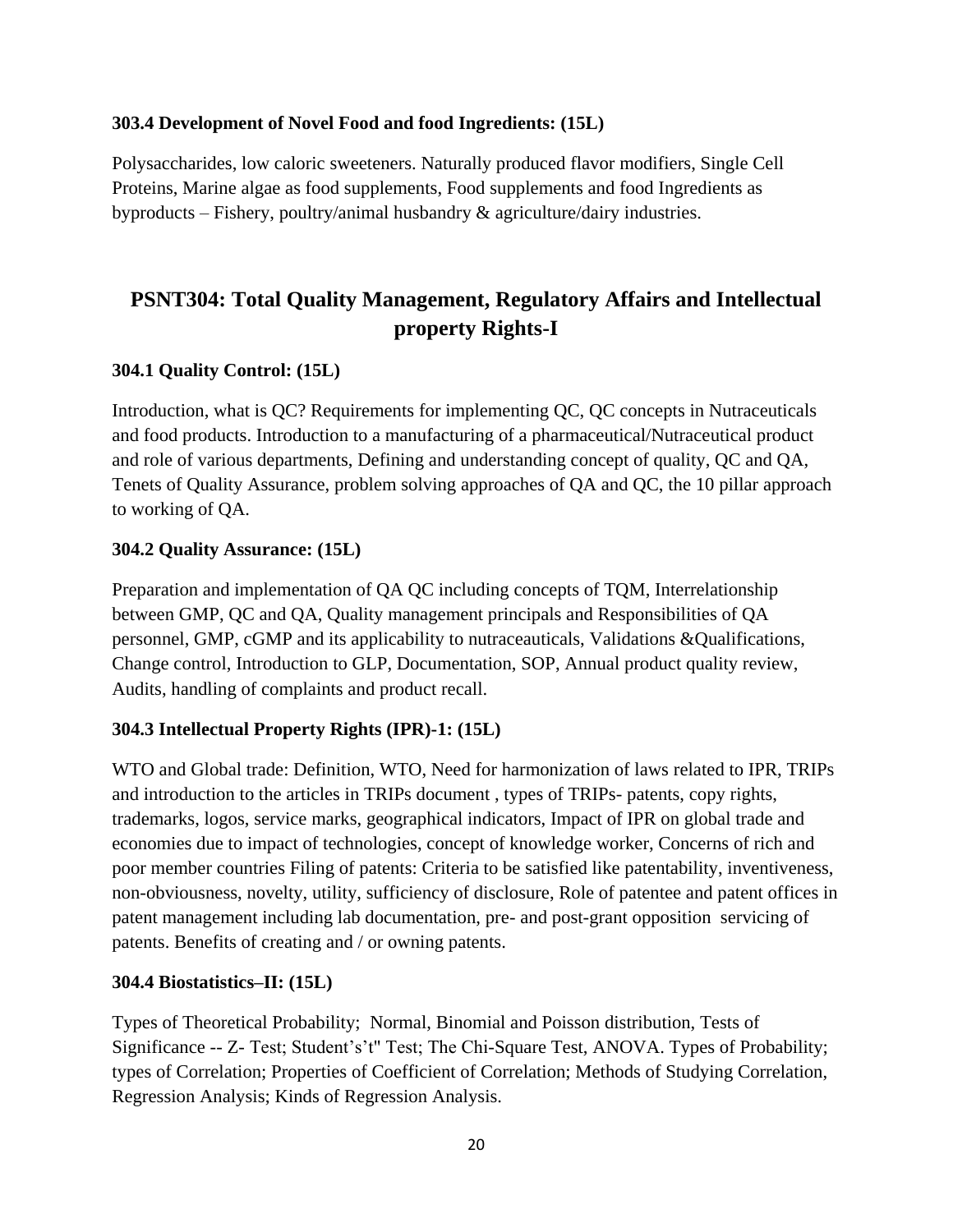## **PRACTICALS**

#### **PSNTP301**

1. Estimation of preservatives and antioxidants from food sample.

2. Estimation of protein quality using any one method.

3. Separation and identification of essential amino acids by TLC from given food sample.

4. Fractionation of proteins from given sample (milk / Soya milk / Liver homogenate) using ammonium sulphate precipitation.

5. To study the gluten formation and factors affecting them.

#### **PSNTP302**

1. Demonstration of the following;

a. Demonstration of PCR

b. Demonstration of Automated DNA sequencing.

2. To prepare a market survey report on the any one Nutraceutical functional food product.

3. Preparation of Functional food/ Nutraceutical product (Any Four)

a. Rich in Vitamins

b. Rich in Minerals

c. Rich in proteins

d. Rich in carotenoids and vitamin A

e. Rich in medicinally important secondary metabolites

f. Rich in antioxidants

4. Organoleptic & sensory evaluation of the designed product.

#### **PSNTP303**

1. Isolation and estimation of Vitamin B2 by HPLC

2. HPLC estimation of Eugenol from Clove and clove oil.

3. TLC estimation of piperine from Pepper.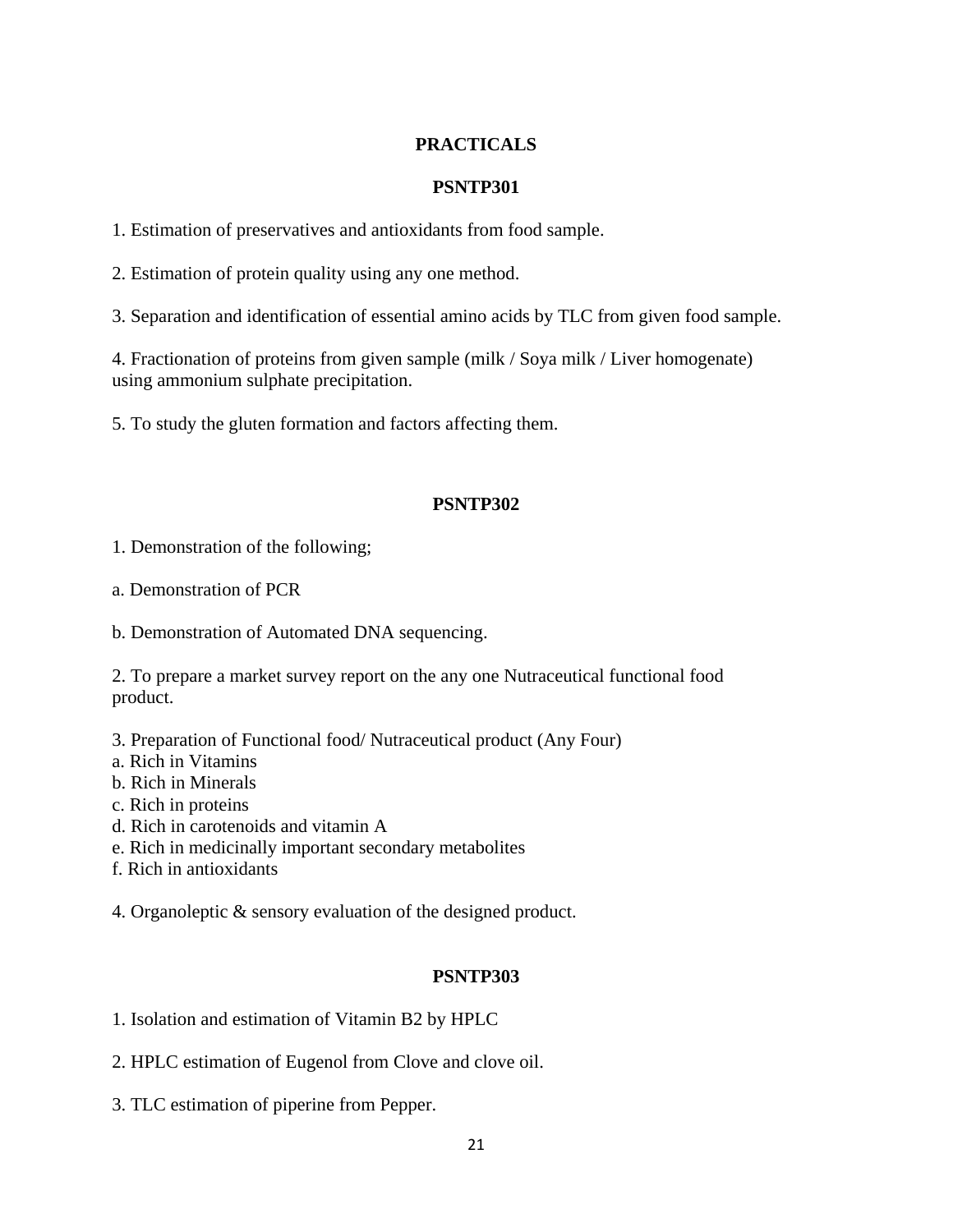- 4. Extraction of free amino acid in given sample
- 5. Estimation of Curcumin.
- 6. Estimation of Lycopene.

#### **PSNTP304**

•The project should involve industrial training/ project work of 8 to 12 weeks period

• Project must involve application of knowledge and skills as prescribed in the syllabus and data evaluation must involve application of biostatistics.

• Students must submit a project report covering the work undertaken.

• The project report and observations / data generated will be certified and defended before the panel of examiners.

# **SEMESTER IV**

# **PSNT401: Microbiology, Quality and Process Control for Nutraceuticals - I**

#### **404.1 Medicinal Plants: Ethnomedicine in India: (15L)**

Traditional Herb for Healthcare and Management of Human Diseases,Addition to Classical Sys of medicine A, S, U; Basic concepts, type of drug formulations, method of preparation, standardization. QC for medicinal plants, Regulatory aspects from Drugs & cosmetic act 1940.

#### **401.2 Monitoring of food quality: (15L)**

Chemical and biological quality control for Nutraceuticals. (Quality control manager from Industry, ISI standards for industry, ISO manuals)

#### **401.3 Nutraceutical Industry and Market information: (15L)**

Nutraceutical industries in India and abroad (study of 10 reputed Indian and International industries involved in production and development of Nutraceuticals and functional foods).

## **401.4 Manufacturing Operations in Nutraceuticals (15L)**

Procurement of herbal raw material, preservation and storage of herbal raw material,Processing techniques for nutraceutical ingredients to be obtained from leaves, flowers, bark/stem, fruits, seeds and animal tissue.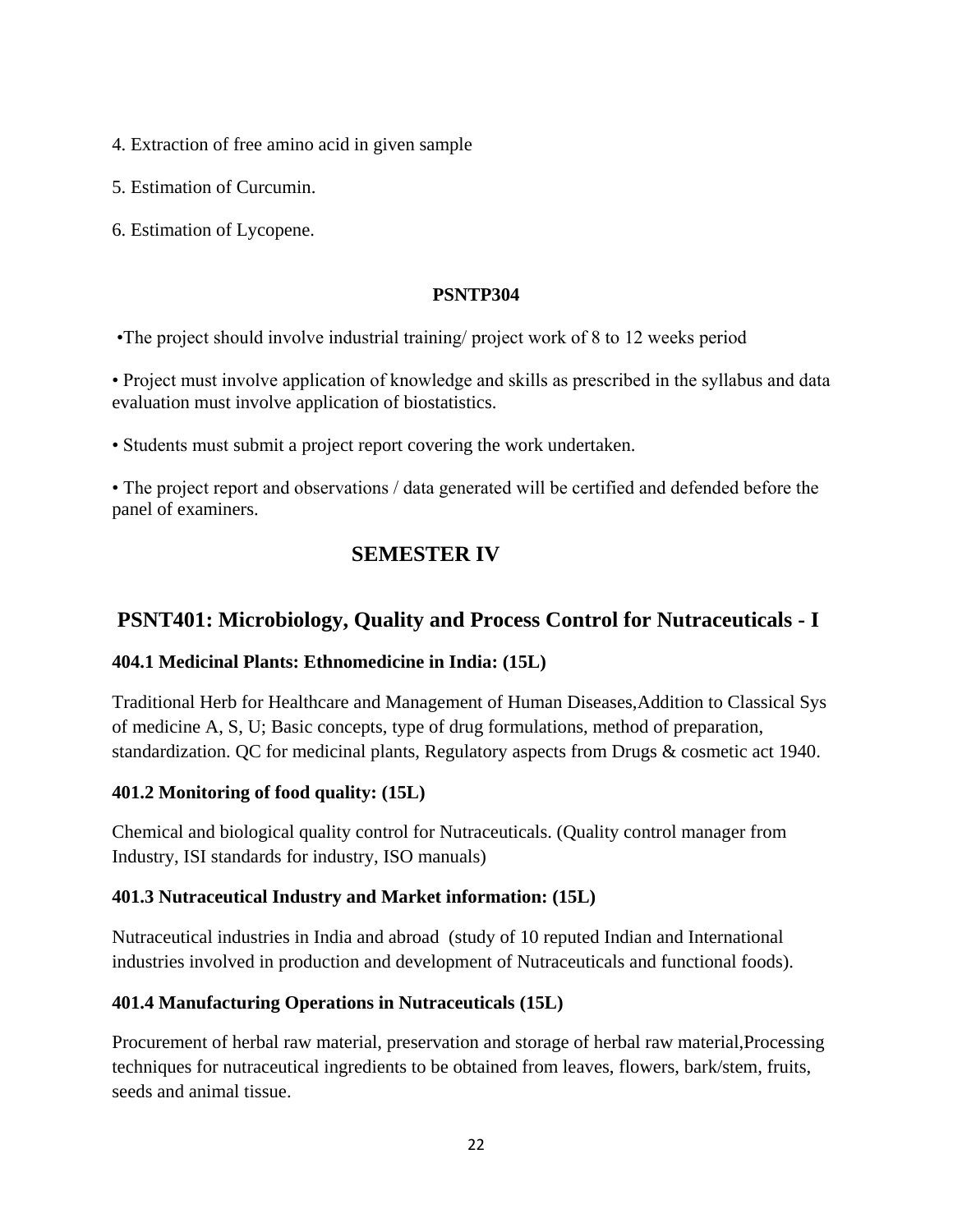# **PSNT402: Development and marketing of Nutraceutical products- II**

# **402.1 Application of some techniques in development of Nutraceuticals and functional foods: (15L)**

Supercritical fluid extraction technology-basics and application for extraction of nutraceuticals from various sources, Application of pressurized low polarity water extraction, use of membranes separation technology, distillation and dehydration technologies, application of bioprocess technology for production and enhancement of properties of nutraceuticals.

## **402.2 Chemoprevention and Nutraceuticals: (15L)**

Role of chemoprevention in health, Role of nutraceuticals in management of health and disease, whether nutraceutical will compliment or replace drugs in management of health and curing of diseases.

#### **402.3 Packaging strategies for nutraceutical products**: **(15L)**

Packaging Techniques: Canning, Vacuum packaging, Modified Atmospheric packaging, Controlled Atmospheric packaging, Aseptic packaging, Passive & Active packaging, Smart & intelligent Packaging, Compatibility & Migration Studies, Accelerated Shelf Life Testing :-Theory and Problems.GMP, Packaging of Pharmaceuticals, Packaging of Nutraceuticals, Packaging Validation, Packaging Laws and regulatory compliance New Developments in Packaging.

# **402.4 The role of marketing Communication in the introduction of functional foods to the Consumer: (15L)**

Introduction to marketing and consumer buying behavior, food purchase habits of people, The basics of communication processes used to convey the message- written and oral Communication, Legislation and its impact on advertising and labeling of Nutraceuticals, how to do targeting of food with a health message? How to communicate health claims for functional foods?

# **PSNT403: Molecular Biology and Biotechnology for Nutraceuticals and Functional Foods – II**

## **403.1 Plant Biotechnology: (15L)**

Plant tissue culture, micropropagation, meristem, shoot apices, embryo culture, embryo rescue, production of haploid plants, somatic hybridization, somaclonal variations, plant transformation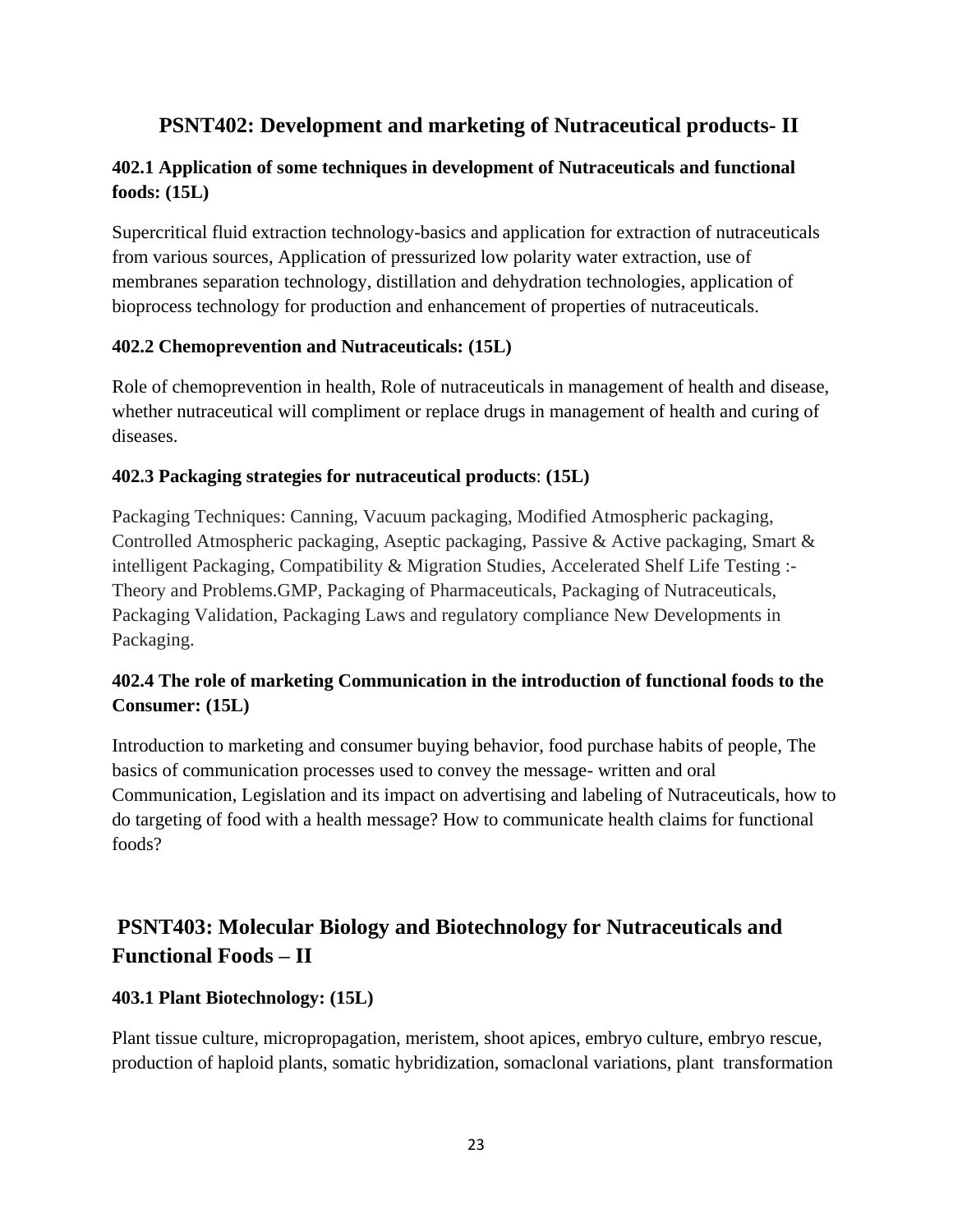by T & R plasmids & viruses. Direct DNA transfer methods. Transgene stability & genes silencing.

# **403.2 Plants as factories: (15L)**

For the production of Nutraceuticals. Commercial transgenic crops like herbicide resistant soybean, maize, vegetables, fruit crops, golden rice.

# **403.3 Metabolic engineering & industrial products: (15L)**

Control mechanism & manipulation of phenyl propanoid pathway and Shikimate pathway, alkaloids, industrial enzymes, therapeutic proteins.

# **403.4 Bioinformatics: (15L)**

Proteomics: Structure Bioinformatics, Genomics: Microarrays (DATA Analyses), Gene Prediction, Metabolimics – Pathways

# **PSNT404: Total Quality Management, Regulatory Affairs and Intellectual Property Rights – II**

# **404.1 Intellectual Property Rights (IPR)-2: (15L)**

Indian patent laws before and after becoming WTO member, Mail box provision, Exclusive marketing rights, Highlights of Indian Patent Laws including measures related to prevention of ever greening of patents, etc.

# **404.2 Chemi-informatics and Pharma-informatics: (15L)**

Use of Chemical Libraries; Discovering a Drug, Target, Identification and Validation.

# **404.3 Food Regulation:I (15L):**

Regulatory aspects of functional products. Marketing issues for functional foods &Nutraceuticals, Salient features of The prevention of Food Adulteration Act 1954 (India) and The Food Safety & Standards Act, 2006 (34 of 2006). International laws pertaining to safety of nutraceuticals. use of functional food to improve /maintain health, treatment of diseases, slowing of biological ageing, etc., Will the nutraceutical be introduced as replacement of current food or it will be an addition?

# **404.4 Food Regulation:II (15L)**

FPO regulations, manufacturing guidelines, Manufacturing and marketing licenses, AGMARK, Green Label certification, Organic food certifications, Certifications for GMFs. Export regulations for Nutraceuticals. Mandatory BIS certifications applicable to foods.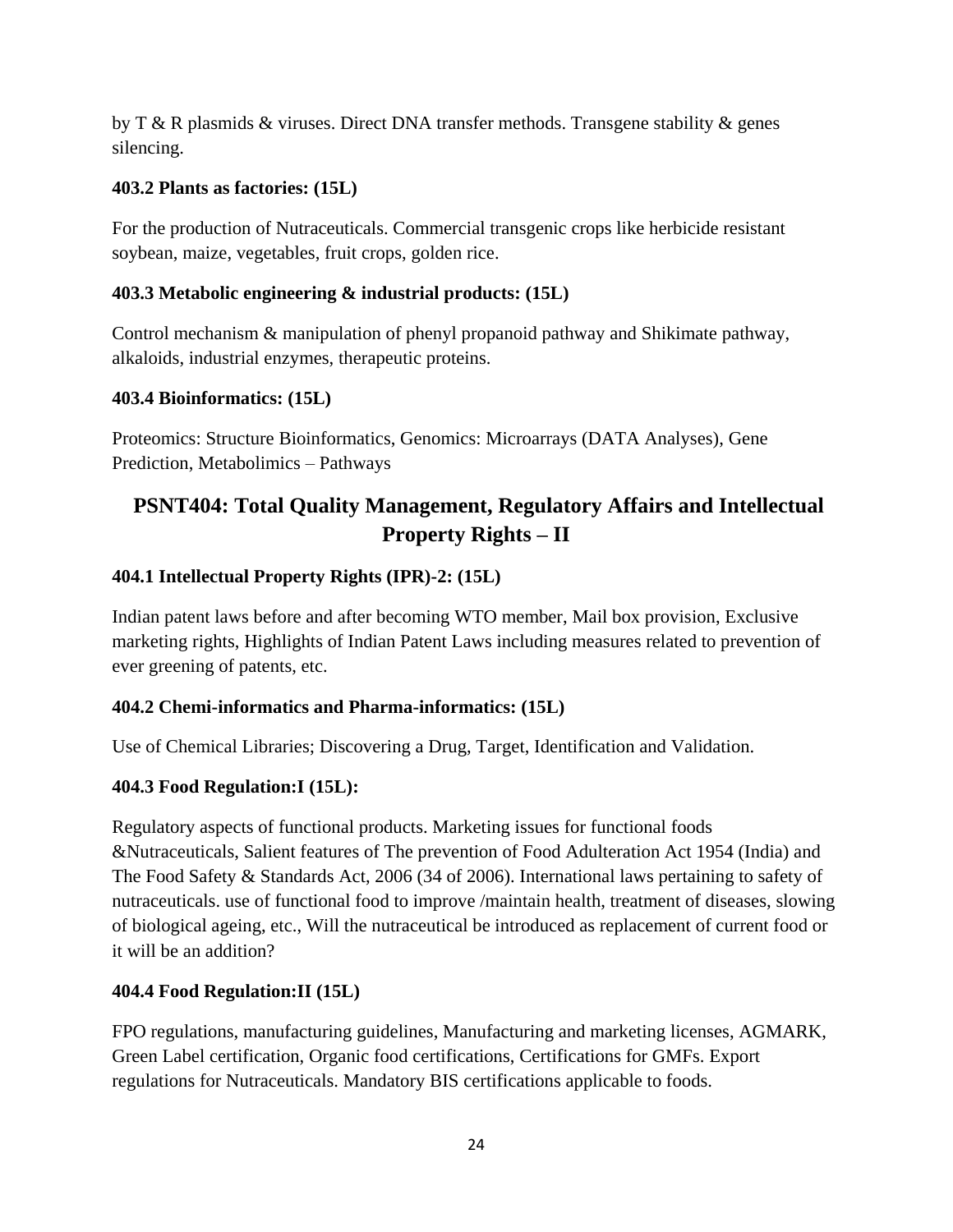#### **PRACTICALS**

#### **PSNTP401**

1. Estimation of photochemical.

2. Detection of food additives (list to be given – MSG, Flavours, colours (biological and non-biological etc.) in packaged food products.

3. Study of comparative antimicrobial activity of the following: Penicillin and Curcuma / thyme .

4. Microbial examination of water -- total and coliform count.

5. Microbial production of citric acid by *Aspergillus niger*.

#### **PSNTP402**

1. Assessment of quality of beverages -- tea and coffee.

2. Microbial Role in production of alcohol – (arishta / asavas)

3. Production of industrially important enzymes by micro-organisms (Protease and Amylase).

- 4. Microbial production of antibiotics (Penicillin).
- 5. Estimation of enzymatic browning in foods.

#### **PSNTP403**

1. Preparation of traditional health products – e.g. Satavari kalp, gulkand, Amla syrup, bilwa jam.

2. Extraction and identification of Isoflavones by TLC.

- 3. Estimation of concentration of starch in a given sample.
- 4. Study of search tools--- FASTA and BLAST.
- 5. Estimation of volatile substances from food products / beverages using GC.